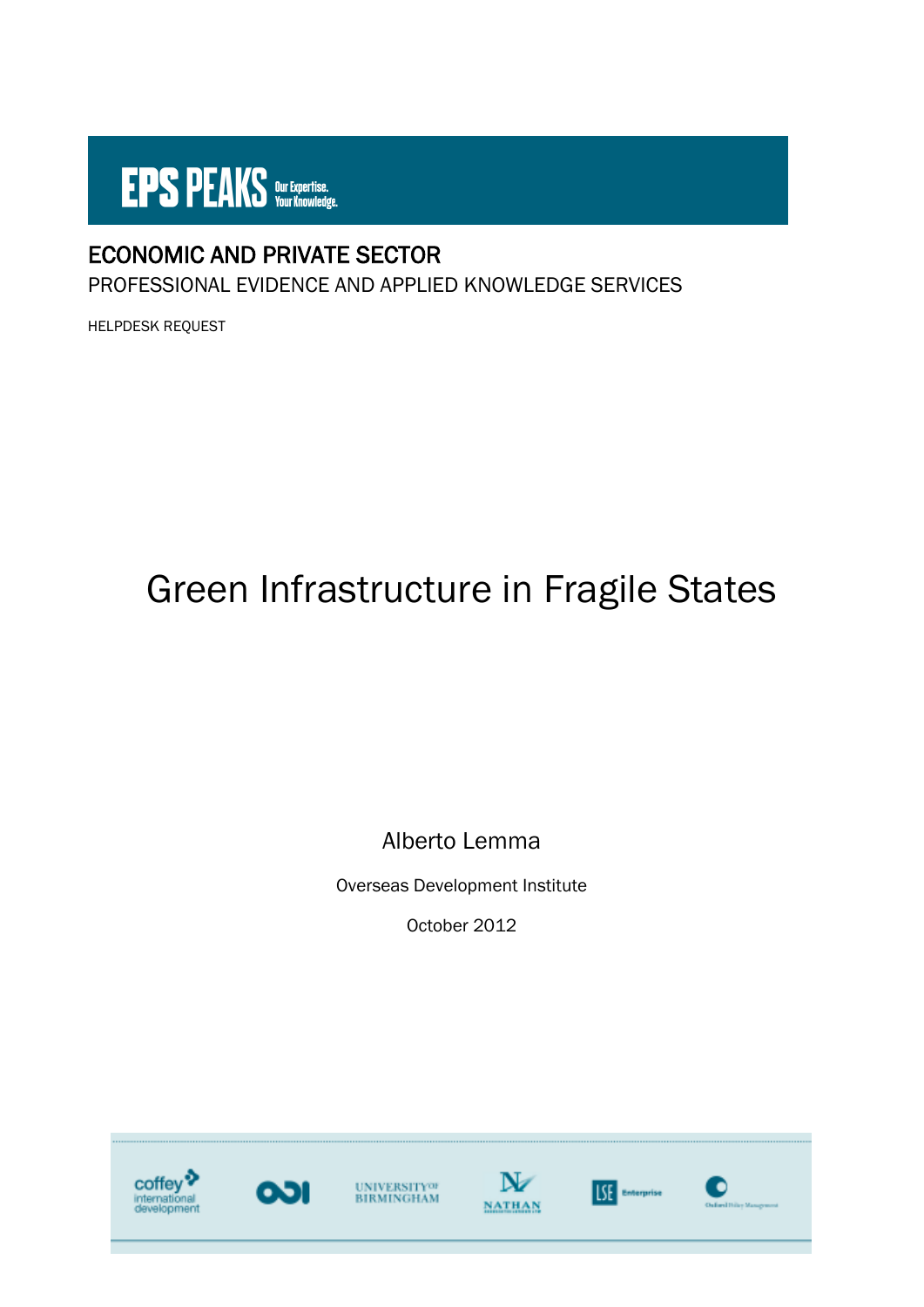EPS-PEAKS is a consortium of organisations that provides Economics and Private Sector Professional Evidence and Applied Knowledge Services to the DfID. The core services include:

- 1) Helpdesk
- 2) Document library
- 3) Information on training and e-learning opportunities
- 4) Topic guides
- 5) Structured professional development sessions
- 6) E-Bulletin

To find out more or access EPS-PEAKS services or feedback on this or other output, visit the EPS-PEAKS community on<http://partnerplatform.org/eps-peaks> or contact Yurendra Basnett, Knowledge Manager, EPS-PEAKS core services at [y.basnett@odi.org.uk.](mailto:y.basnett@odi.org.uk)

#### Disclaimer Statement:

The views presented in this paper are those of the authors and do not necessarily represent the views of Consortium partner organisations, DFID or the UK Government. The authors take full responsibility for any errors or omissions contained in this report.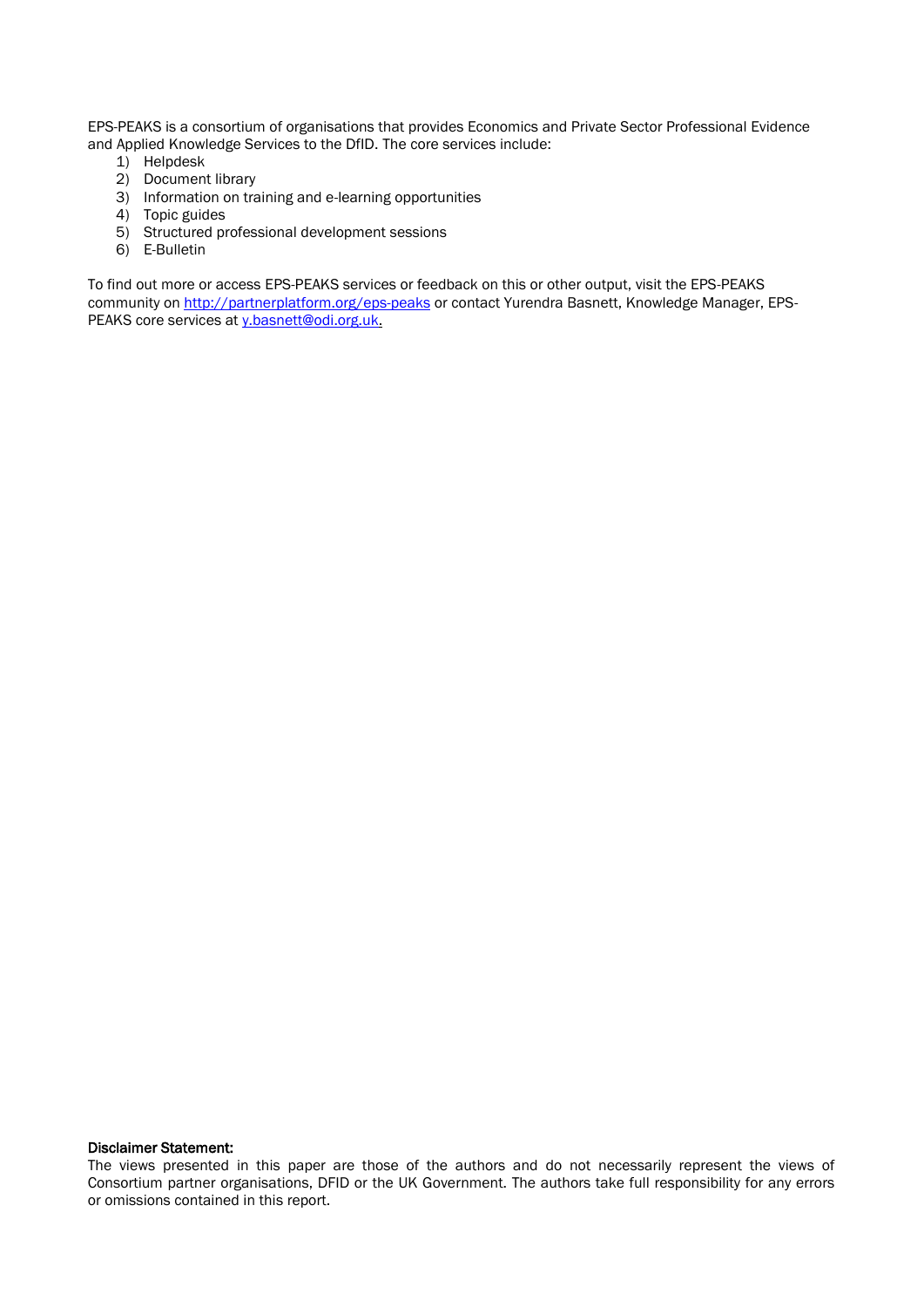# <span id="page-2-0"></span>**Contents**

|     | Contents                                                                                   |                |
|-----|--------------------------------------------------------------------------------------------|----------------|
| 1   | Scope                                                                                      | 1              |
| 1.1 | <b>Research Questions</b>                                                                  | 1              |
| 2   | Methodology                                                                                | $\overline{2}$ |
| 2.1 | <b>Defining Fragile States</b>                                                             | $\overline{2}$ |
| 2.2 | Defining Green Infrastructure                                                              | 2              |
| 3   | <b>Literature Review</b>                                                                   | 3              |
| 3.1 | Comparing Costs: Green vs. Non-Green Infrastructure                                        | 3              |
| 3.2 | The Role of Government in the provision of green infrastructure                            | 6              |
| 3.3 | Green Infrastructure & Poverty Reduction                                                   |                |
| 3.4 | Green Infrastructure & Employment                                                          | 8              |
| 3.5 | Co-Benefits of Investments in Green Infrastructure                                         | 9              |
| 3.6 | Are Green Alternatives Considered for Infrastructure Project Appraisals in Fragile States? | 10             |
| 4   | <b>Key Lessons</b>                                                                         | 13             |
|     | References                                                                                 | 15             |
|     | Annexes                                                                                    | 18             |

#### Table of Figures: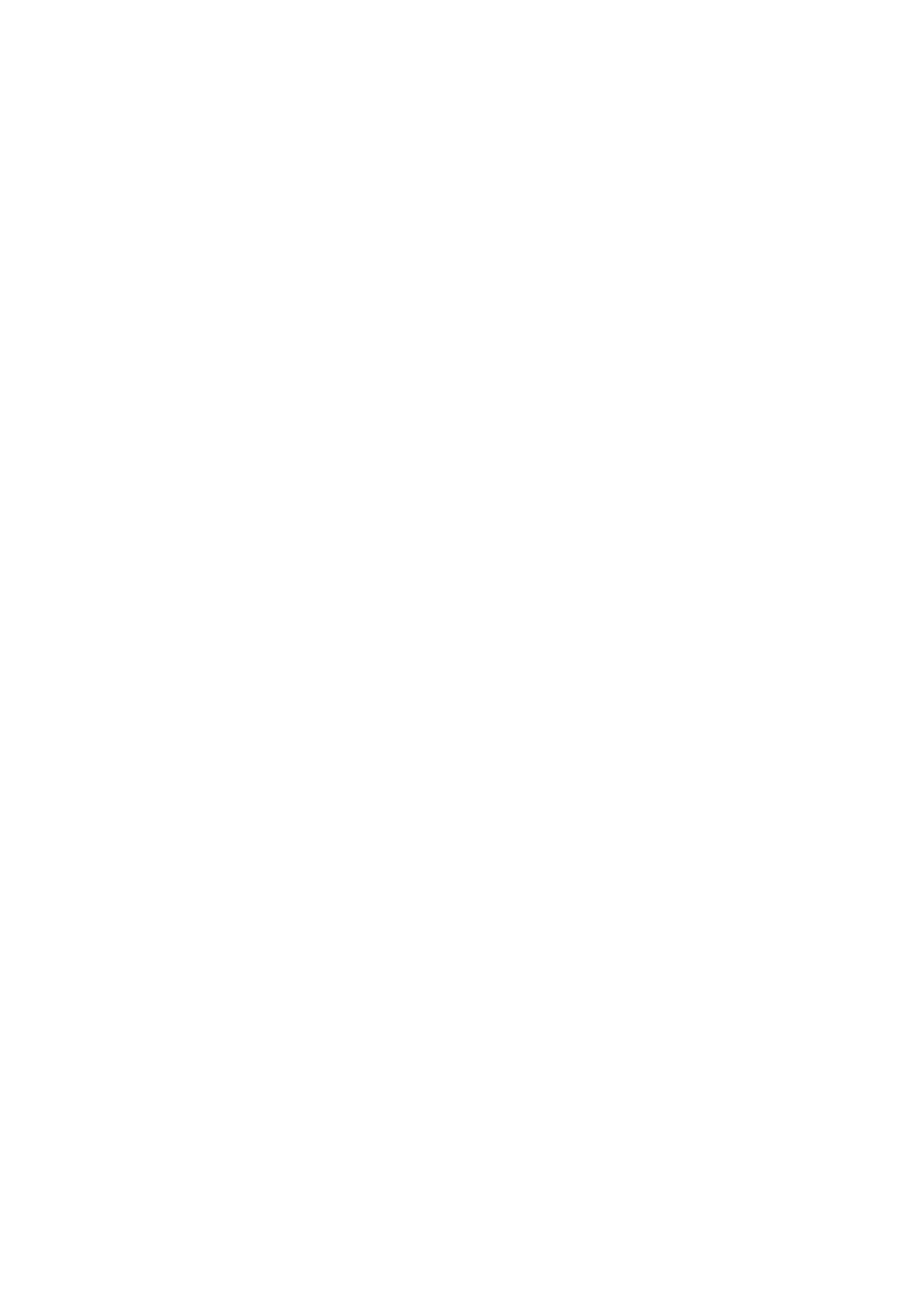# <span id="page-4-0"></span>1 Scope

### <span id="page-4-1"></span>1.1 Research Questions

The aim of the paper is to review evidence of the economic impacts of developing "green infrastructure" in fragile states in regards to their opportunity costs vis-a-vis "non-green" infrastructure developments. The research seeks to answer the following questions:

- Are green infrastructure choices more expensive than non-green choices?
- Do green infrastructure choices require more state involvement than non-green choices?
- Do green infrastructure choices provide more or less poverty reduction benefits than non-green choices?
- Do green infrastructure choices provide more or less employment opportunities than non-green choices?
- Are there any other co-benefits, costs or risks associated with green infrastructure investments?
- Are green alternatives considered or appraised for infrastructure projects in Fragile States?

The Review has found that:

- Upfront construction costs for green infrastructure are up to 8% higher than for non-green infrastructure projects. Climate finance is currently not being adequately captured by fragile states for such investments and governance issues may further hinder their capability to take full advantage of them.
- Green infrastructure investments require strong government participation as well as institutional capacities and capabilities that fragile states may not possess.
- Green infrastructure investments have potentially positive poverty reduction benefits such as improved agricultural yields and higher rural electrification rates, benefits that can be transmitted to other sectors of the economy not directly linked to the green infrastructure investment.
- Whilst there are examples of green infrastructure investments creating new jobs in a number of sectors, it is unclear what the employment opportunities advantages are in respect to traditional infrastructure investments. The correct market conditions (i.e. labour regulations or energy demand) are also required in order to maximise employment creation opportunities. Such factors that may not be fully exploited by fragile state governments lacking the capacity to do so.
- Green infrastructure investments have a number of co-benefits including increased energy security and improved health outcomes, whilst a potential reduction of a country's vulnerability to the negative effects of climate change being arguably the most important co-benefit for such investments in a fragile state context.
- <span id="page-4-2"></span> There is (limited) evidence that green infrastructure options are taken into consideration during the project appraisal process. Engagement tends to mostly occur for projects that are specifically designed with green goals, hence there is no data that shows the decision making processes that lead to a shift towards any green alternative. Comparisons of costs, co-benefits, poverty reduction benefits or employment creation benefits between the two typologies are also not evident.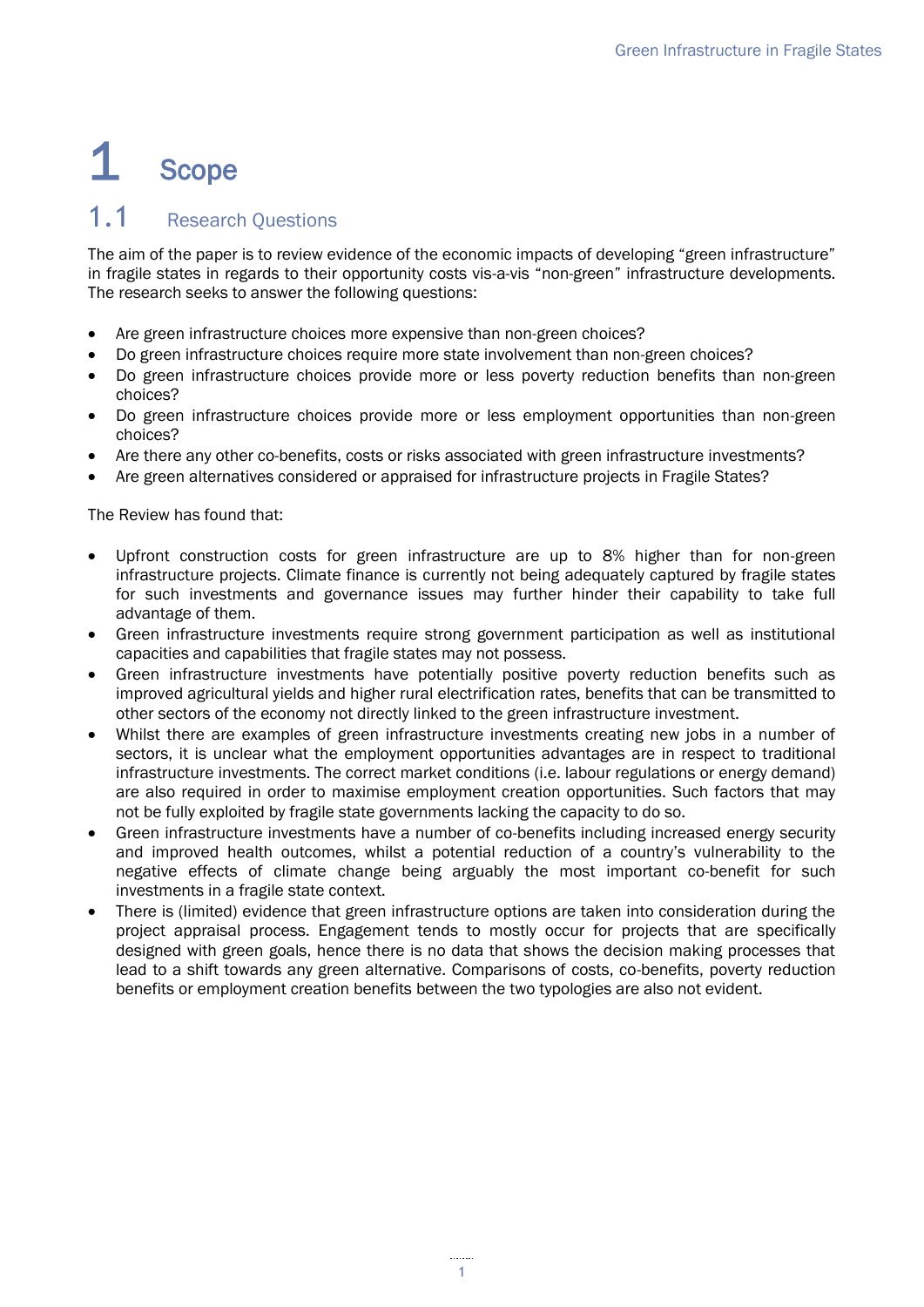# 2 Methodology

The paper is a desk-based review of a number of articles focussed on infrastructure in fragile states and green infrastructure from non-fragile states in order to identify issues that are likely to relate to green infrastructure in fragile states, additional material relevant to climate change and security is also reviewed to look at the effects of climatic events and investment in green infrastructure on stability in fragile or conflict afflicted states. The review has not been able to review any literature discussing green infrastructure in fragile states as there is a lack of relevant articles and materials focussed on its analysis.

The review begins by defining fragile states and infrastructure in the context of the review, it proceeds to look at the costs of investing in green infrastructure and it's applicability to fragile states and moves on to review the role of government, sources of finance, employment creation potential and poverty reduction benefits and co-benefits of green infrastructure. The review concludes with a short summary of the lessons learnt.

# <span id="page-5-0"></span>2.1 Defining Fragile States

There is no internationally defined agreement as to what constitutes a fragile state. The UK's Department for International Development (DFID) defines fragile states as "those countries where the government cannot or will not deliver core functions to the majority of its people" (DFID, 2008)/ The OECD-DAC has a similar definition of states that 'lack political will and/or capacity to provide the basic functions needed for poverty reduction, development and to safeguard the security and human rights of their populations (OECD, 2007). There are many different types of states that can be classified as "fragile" these include states with weak governance capacity, conflict and post-conflict areas as well as states that may have a strong capacity to govern but are insensitive to the demands of their own citizens.

For the purposes of this review the countries that are considered to be fragile states are those found within the World Bank's Country Policy and Institutional Assessment (CPIA) and the Fund for Peace's Failed States Index as well as any additional countries DFID also considers to be failed states according to its budget allocations to what it defines as fragile states<sup>1</sup>. The DFID "how to" guidelines on identifying fragile states (DFID, 2012), which this review follows in its definition of a fragile state, also recommends including countries within the Uppsala Conflict Database2, however this particular database is extensive in its inclusion of countries involved in conflicts and as the exact method that DFID uses to choose it's countries is not available it has hence been excluded from the analysis as it also includes countries such as the United States of America, Spain, China, the United Kingdom etc. would not be generally classified as fragile states. A full list of countries included in the definition is included in Annex I.

# <span id="page-5-1"></span>2.2 Defining Green Infrastructure

For the purposes of this review the definition of Green Infrastructure will follow the definition provided by the requestor, where Green Infrastructure includes:

- Resource efficient Infrastructure
- Low Carbon Infrastructure
- Climate Resilient Infrastructure

Such definitions would include public transportation systems, climate resilient or mitigating transport infrastructure (i.e. flood resistant roads), renewable energy infrastructure, water conservation and efficiency infrastructure (i.e. improved irrigation systems) as well as efficiency improvements such as low consumption lighting etc.

<sup>1</sup> <http://www.publications.parliament.uk/pa/cm201012/cmselect/cmintdev/1133/113305.htm>

<sup>&</sup>lt;sup>2</sup> <http://www.ucdp.uu.se/gpdatabase/search.php>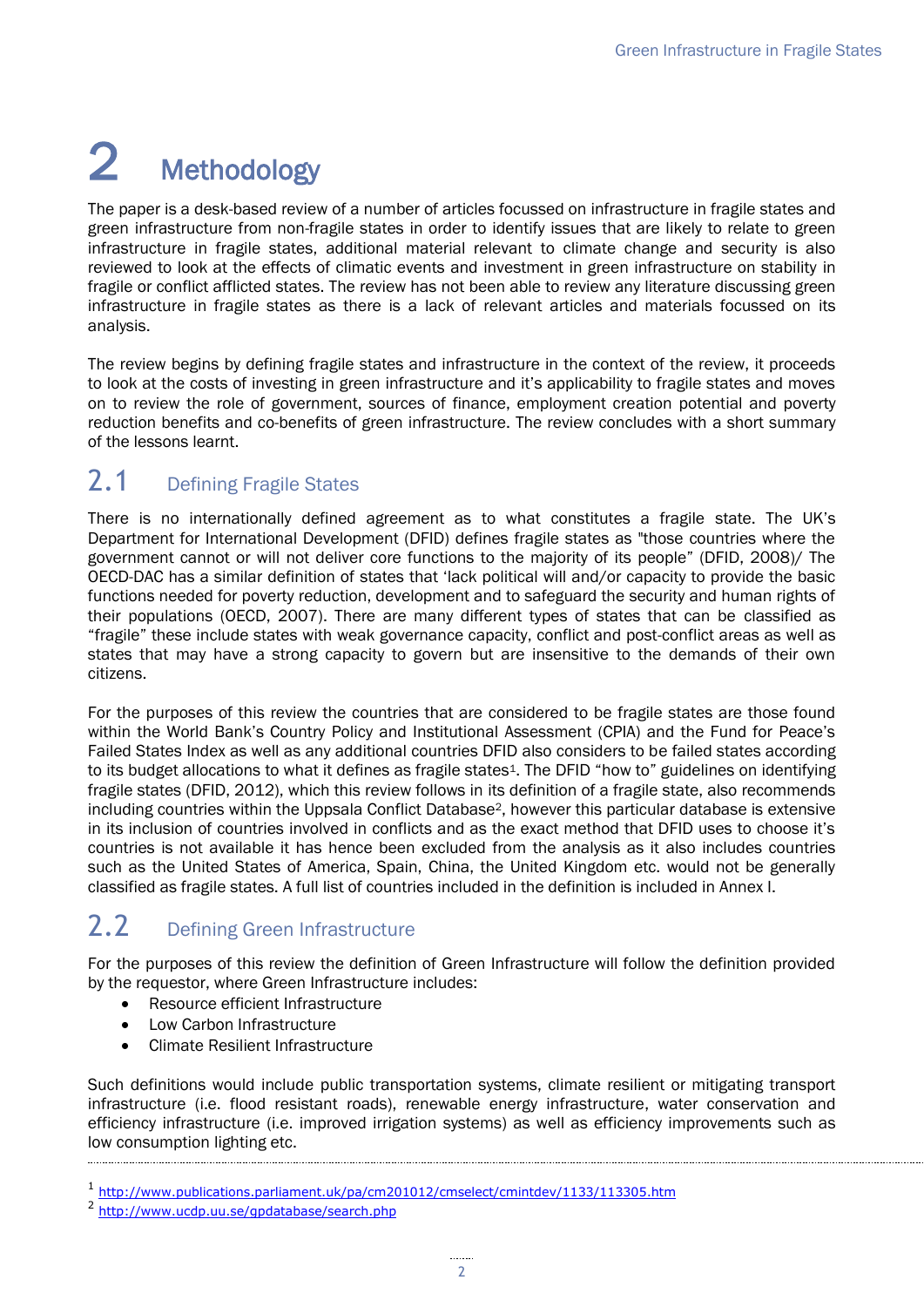# <span id="page-6-0"></span>3 Literature Review

### <span id="page-6-1"></span>3.1 Comparing Costs: Green vs. Non-Green Infrastructure

In terms of the cost for adaptation to climate change in infrastructure, a 2010 World Bank paper has shown that such costs are quasi negligible, with the cost of adapting to climate change representing an additional 1% to 2% of the total cost of infrastructure provision, with the lowest cost levels in sub-Saharan Africa, North Africa and South Asia where the level of infrastructure is already low, hence the additional costs of adapting infrastructure would be a minimal addition to their construction costs (World Bank, 2010). The paper also shows that low income countries (such as most fragile states are) would have some of the lowest infrastructure adaptation costs, especially for transportation and water distribution infrastructure.

Using the example of the construction sector, there is high potential for monetary savings associated with the construction of green buildings or of retrofitting existing buildings with apparatus such as solar water heaters. The long-term cost savings in terms of energy usage would outweigh the initial construction (or retrofitting) costs and coupled with the rising cost of traditional fossil fuels the potential for increased future savings could be high (UNEP, 2011).

Further research carried out at the global level by the OECD (2012) shows that the global incremental value of switching from traditional infrastructure projects to green infrastructure projects would cost between US\$ 0 billion to US\$ 400 billion per year between 2015 and 2020, i.e. an increase of between 0% and 7% in construction costs per year (see table 1 below).

| <b>Sector</b>                   | Traditional Infrastructure Cost (US\$<br>Billion / year) | Green Infrastructure Cost (US\$<br>Billion / year) |  |
|---------------------------------|----------------------------------------------------------|----------------------------------------------------|--|
| <b>Power Generation</b>         | 320                                                      | 380                                                |  |
| <b>Electricity Distribution</b> | 270                                                      | 260                                                |  |
| <b>Buildings</b>                | 320                                                      | 620                                                |  |
| Industry                        | 280                                                      | 310                                                |  |
| Water                           | 772                                                      | 772                                                |  |
| Telecoms                        | 646                                                      | 646                                                |  |
| Road                            | 245                                                      | < 245                                              |  |
| <b>Transportation Vehicles</b>  | 3,300                                                    | 3,370                                              |  |
| Rail                            | 120                                                      | 120                                                |  |
| Airports                        | 120                                                      | < 120                                              |  |
| Ports                           | 40                                                       | 40                                                 |  |
| Oil & Gas Distribution          | 155                                                      | < 155                                              |  |
| Total                           | 6,590                                                    | 6,500 - 7000                                       |  |

#### <span id="page-6-2"></span>Table 1: Global Traditional vs. Green Infrastructure Costs 2015 - 2020

*Source: OECD (2012)*

Comparing the actual costs of green vs. traditional infrastructure in fragile states is problematic due to a lack of research on the topic, especially in fragile states. Although not a fragile state, research was carried out to estimate the cost difference between traditional road upgrading and climate resilient road upgrading works, the research found that upgrading to the climate-resilient version would only cost between 5% and 7.6% more than would have otherwise have been spent, whilst maintenance costs would be 30% for traditional structures than for climate resilient structures (World Bank, 2010a).

The applicability of the findings of these studies to a fragile state situation remains uncertain as there are varied factors at play that may either negate such cost savings or not allow their effective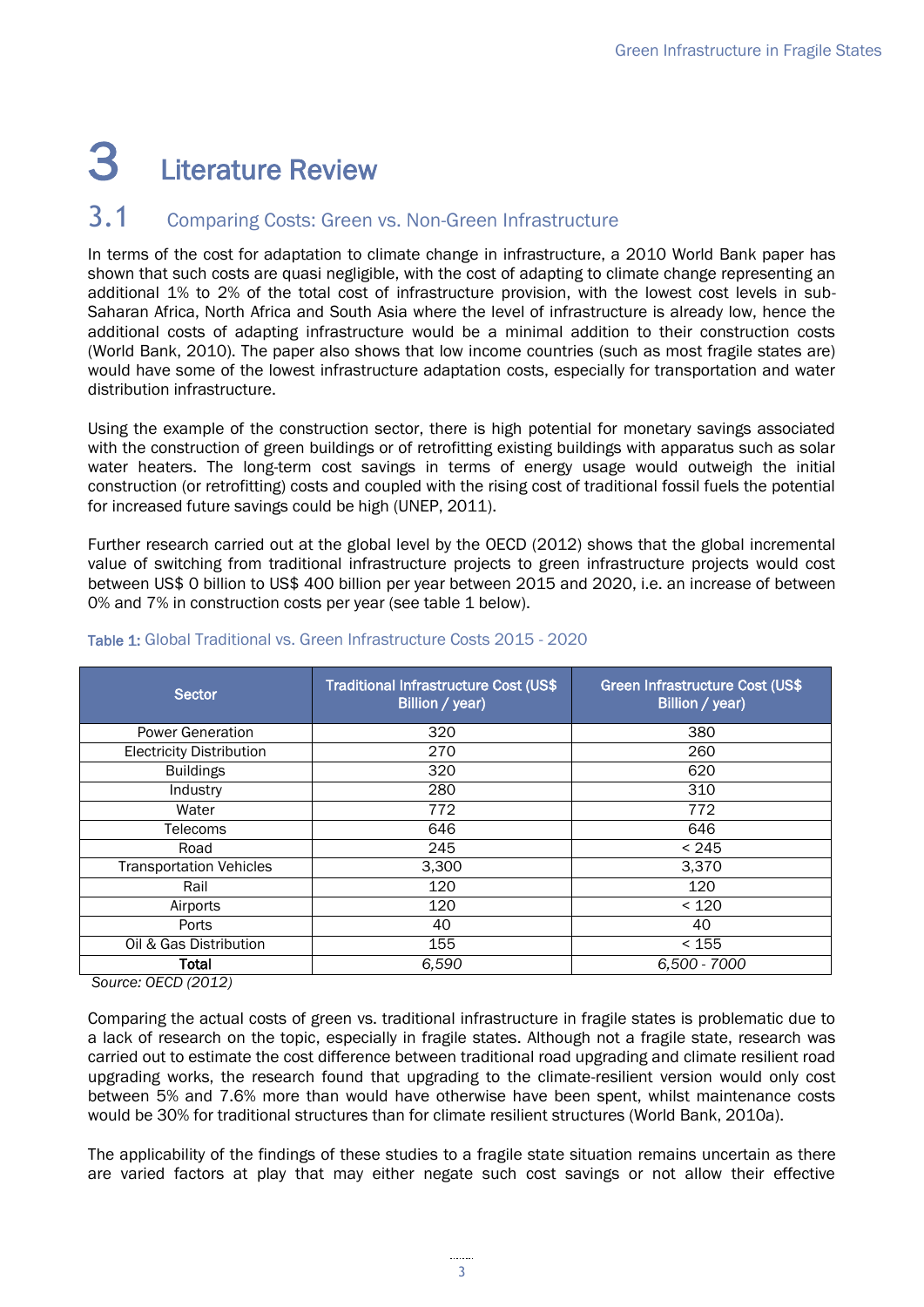implementation due to a lack of the required implementation processes (i.e. technical capabilities of government capacity).

The evidence thus points to the fact that where it is possible to substitute traditional infrastructure with green infrastructure, especially where there is no pre-existing infrastructure base; the initial upfront cost will be higher but up to a maximum of about 7% to 8%. The issue of higher up-front costs does however remain problematic for fragile states as they are typically more resource constrained, hence higher construction costs (even where there may be longer-term savings) may not be appealing to their governments.

In terms of accessing finance for green infrastructure projects, there various modalities that could be theoretically used (UNEP, 2012):

- *Emerging Green Markets*: A certain amount of green markets have come into existence as a result of investments in green growth products. Capital flows in green markets have noticeably increased, i.e. new investments in renewable energy projects have increased since 2004 where they accounted for US\$ 33 billion to 2010 where they reached US\$ 211 billion (UNEP, 2012).
- *Innovative Financial Instruments*: New financial instruments aimed at easing investment in green markets have emerged over the last ten years, including instruments such as carbon finance, green stimulus funds, microfinance, weather insurance products, green bonds etc.
- *Essential Infrastructure Institutions and Systems*: A number of institutions have emerged that provide access to finance for what has been deemed to be "essential" green infrastructure (i.e. specialised financial institutions such as green investment banks or payments for ecosystem services) as well as a number of systems being set up to measure sustainability and climate competiveness at the national level.
- *Drivers of Green Investments*: Specific policy aimed at supporting investment in green infrastructure investment coupled with market demand for such investments as well as innovative private and public financial mechanism have allowed green markets to emerge and have particularly fostered growth in the renewable infrastructure sector.

There are however also a number of challenges that fragile state governments will face when mobilising finance for green infrastructure investments, these are challenges that may prove to be especially problematic for fragile states that want to implement green infrastructure investments (UNEP, 2012):

- *Market Failures*: Market failures or policy barriers can make green infrastructure investments unattractive (especially to private sector enterprises) as they can reduce the risk-adjusted private returns to investment in green infrastructure projects in the main green growth sectors such as renewable energy, energy and resource efficiency, transportation, water and sanitation and forestry.
- *Perception of High Risks*: There are higher perceived risks in green sectors that have a longer investment payback horizon due to uncertainties in future climate change policies, technological uncertainties or lack of information and awareness on the exact returns to "unbankable" green projects such as cost-savings efficiency measures in physical assets.
- *Absence of Policy & Regulations*: A lack of regulations or policy aimed at measuring the externalities of climate change (i.e. carbon pricing or proper evaluation of the economic benefits of environmental systems or natural resources) hinder the proper estimation of the value of green infrastructure investments and hence do not show the correct long-term benefits of investing in green infrastructure, rather fuelling short-term thinking and investments in markets.
- *Low Access to Finance*: Low levels of finance and the ability to access finance in developing countries (especially in fragile states) can hinder investments in green infrastructure, more so if the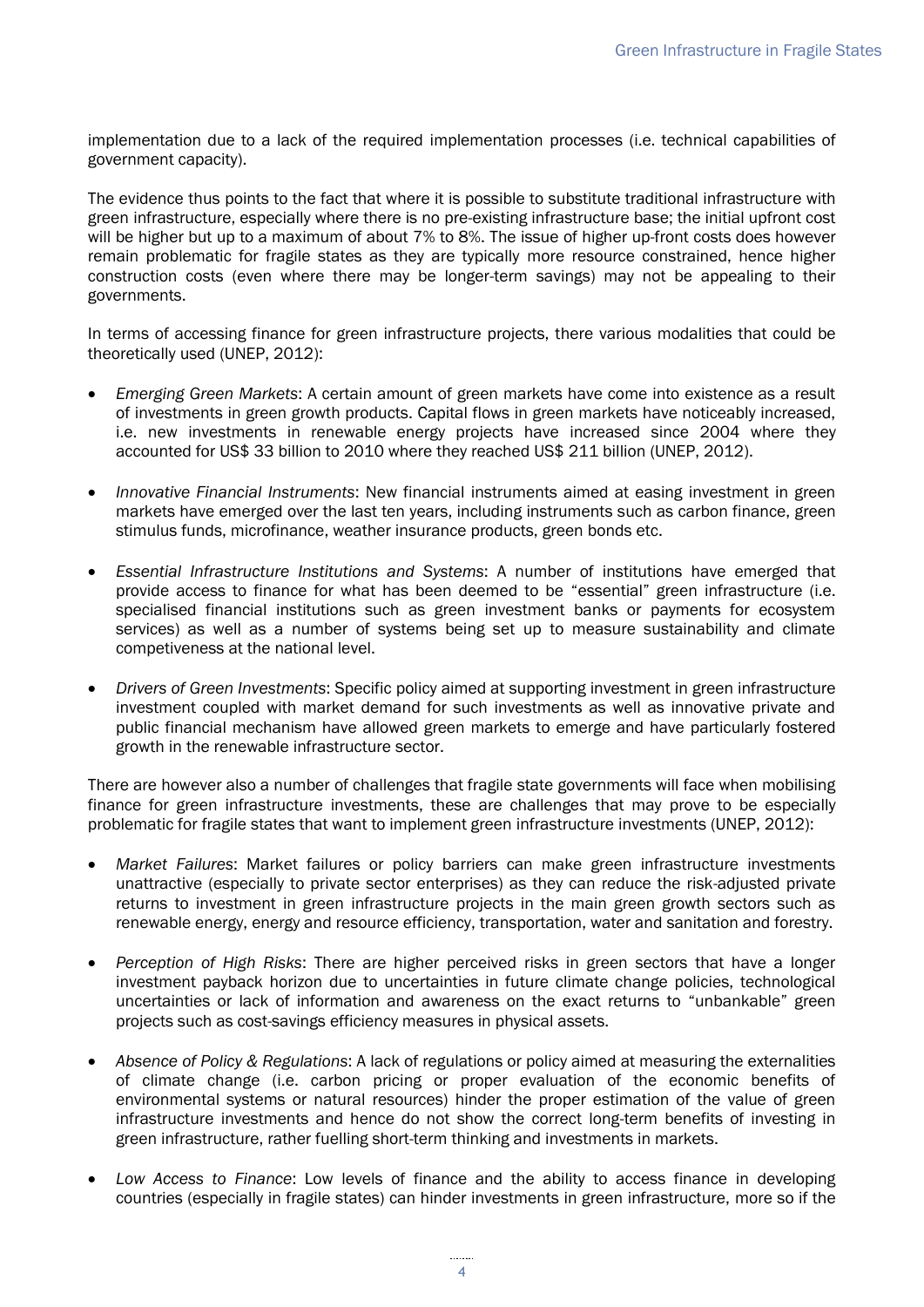investments are meant to be carried out by local private sector participants. Reduced availability of money for such investments on behalf of the government are also a limiting factor that needs to be taken into account.

Whilst there are multiple international funds that are aimed at resolving the issue of access to finance, such as the UNEPs Green Climate Fund, fragile states may face issues accessing these sources of green infrastructure finance. In theory, such mechanisms should allow unconditional access to finance for least developed countries (due to their relatively small, if not negligible, role in the production of greenhouse gas emissions) the reality is that they are often hindered from doing so. Multiple checks and balances are placed on such mechanisms to prevent non-developmental states from accessing them (thus potentially propping up "undesirable" regimes) unless they meet stringent good governance requirements (Lockwood, 2012). Due to pervasive political instability that many fragile states face, these monitoring systems may be an additional obstacle for them to access green financing mechanisms.

Looking at the amount of green infrastructure finance that actually goes to fragile states (table 2 below) we can see that for the World Bank's Clean Investment Fund (which is divided into four funds that include forestry, climate resilience, clean technology and renewable energy investments), 7% of funding goes to fragile states (in total) of which 99% fall into the green infrastructure category, representing a total of 6.5% of available CIF funding.

| <b>Fund Type</b> | <b>Total</b><br>Fund <sup>3</sup><br>(US\$<br>million) | Fragile<br><b>States</b><br><b>Fund</b><br>Capture<br>(US\$<br>million) | % Capture<br>Fragile<br><b>States</b> | <b>Fragile State</b><br><b>Funds for Green</b><br><b>Infrastructure</b><br>(US\$ million) | % FS Capture for<br>Green<br>Infrastructure | % Total funds<br>for FS GI <sup>4</sup> |
|------------------|--------------------------------------------------------|-------------------------------------------------------------------------|---------------------------------------|-------------------------------------------------------------------------------------------|---------------------------------------------|-----------------------------------------|
| Clean            |                                                        |                                                                         |                                       |                                                                                           |                                             |                                         |
| Technology       | 16,226                                                 | 250                                                                     | 1.5%                                  | 250                                                                                       | 100%                                        |                                         |
| Fund             |                                                        |                                                                         |                                       |                                                                                           |                                             |                                         |
| Pilot Climate    |                                                        |                                                                         |                                       |                                                                                           |                                             |                                         |
| Resilience       | 182                                                    | 171.2                                                                   | 94%                                   | 161                                                                                       | 54%                                         |                                         |
| Fund             |                                                        |                                                                         |                                       |                                                                                           |                                             |                                         |
| Forest           |                                                        |                                                                         |                                       |                                                                                           |                                             |                                         |
| Investment       | 629                                                    | 0                                                                       | 0%                                    | 0                                                                                         | 0%                                          |                                         |
| Programme        |                                                        |                                                                         |                                       |                                                                                           |                                             |                                         |
| Renewable        |                                                        |                                                                         |                                       |                                                                                           |                                             |                                         |
| Energy           | 746                                                    | 746                                                                     | 100%                                  | 746                                                                                       | 100%                                        |                                         |
| Programme        |                                                        |                                                                         |                                       |                                                                                           |                                             |                                         |
| Total            | 17,783                                                 | 1,167                                                                   | 7%                                    | 1,157                                                                                     | 99%                                         | 6.5%                                    |

#### <span id="page-8-0"></span>Table 2: Clean Investment Fund Expenditure on Fragile States in 2011

*Source: World Bank (2011)*

Another major source of international finance is the Global Environment Facility fund, which has set up three funds specifically for low income countries. The first is the Least Developed Country Fund which is aimed at providing LDC's with financial support for the achievement of their climate change adaptation strategies. The second fund is the Special Climate Change Fund which was set up to support technology transfer and adaptation in developing countries and is split into two components (as per table 2 below). The results from here show a slightly better picture in terms of green infrastructure funds captured by fragile states than the WB's CIF figures.

<span id="page-8-1"></span><sup>&</sup>lt;sup>3</sup> Included Core & Leveraged Funding

<sup>4</sup> Green Infrastructure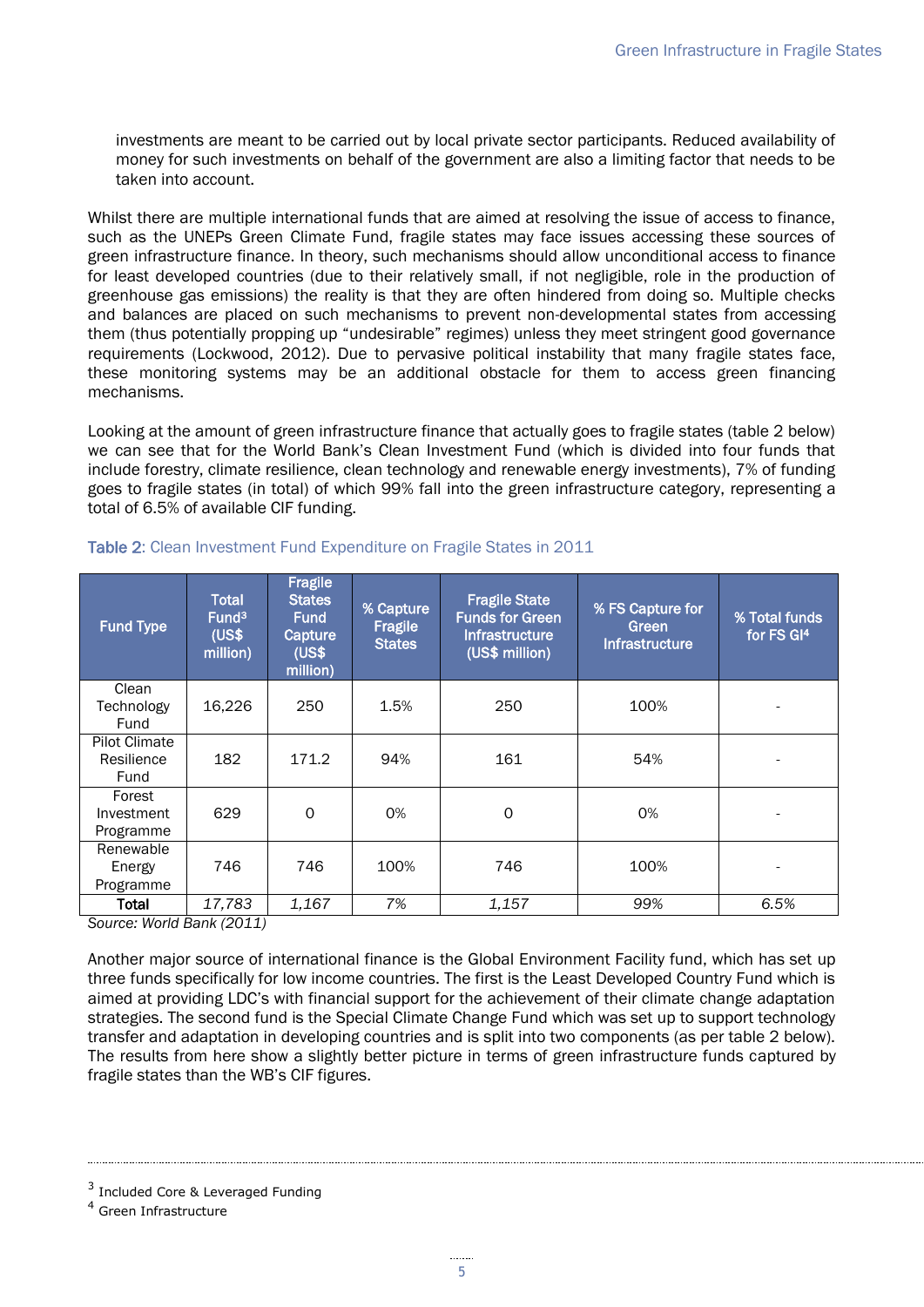| <b>Fund Type</b>                            | <b>Total</b><br>Fund <sup>5</sup><br>(US\$<br>million) | <b>Fragile</b><br><b>States</b><br><b>Fund</b><br>Capture<br>(US\$<br>million) | % Capture<br>Fragile<br><b>States</b> | <b>Fragile State</b><br><b>Funds for Green</b><br>Infrastructure (US\$<br>million) | % FS Capture for<br>Green<br><b>Infrastructure</b> | % Total<br>funds for FS<br>GI |
|---------------------------------------------|--------------------------------------------------------|--------------------------------------------------------------------------------|---------------------------------------|------------------------------------------------------------------------------------|----------------------------------------------------|-------------------------------|
| Least<br>Development<br><b>Country Fund</b> | 1.076                                                  | 436                                                                            | 41%                                   | 237                                                                                | 22%                                                |                               |
| SCCF-<br>Adaptation                         | 891                                                    | 26                                                                             | 3%                                    | 26                                                                                 | 100%                                               |                               |
| SCCF-<br>Technology<br><b>Transfer</b>      | 27                                                     | $\Omega$                                                                       | 0%                                    | 0                                                                                  | 0%                                                 |                               |
| Total                                       | 1,994                                                  | 462                                                                            | 23%                                   | 263                                                                                | 57%                                                | 13%                           |

#### Table 3: Global Environment Fund Expenditure on Fragile States in 2011

*Source: GEF (2011)*

What the above information shows us is that whilst there may be a theoretical availability of funding for green infrastructure in fragile states, the reality is that only a small proportion of these goes to green infrastructure projects. It is also important to consider that for some individual components of these funds (i.e. the CIF Pilot Climate Resilience Fund or the GEF LDC fund) the percentage of funding to fragile states greatly increases, hence availability is also determined by what how the funds are structured and their main objectives.

### <span id="page-9-0"></span>3.2 The Role of Government in the provision of green infrastructure

The role of government in the provision of infrastructure is fundamental in any fragile state or postconflict situation as the government needs to play a number of different roles in order to efficiently encourage the construction of infrastructure (Mott MacDonald, 2005):

- *Stakeholder Engagement*: In the case of stakeholder participation for infrastructure construction, the government is both an active stakeholder and should also be an enabler for other stakeholders to engage one-another as well as having channels through which it can engage other stakeholders in any green infrastructure decision making process. In terms of green infrastructure these issues become particularly relevant due to the oppositional forces that come in play when traditional sources of growth or typologies of infrastructure are replaced by "green" typologies, especially where vested interests or certain stakeholders are threatened i.e. deciding to make a hydroelectric power plant as opposed to a fossil fuel powered plant. The government can help mobilise support (where it has capacity to do so) aimed at supporting green infrastructure investment decisions but this requires a strong evidence base in support of the green infrastructure investments (Dupar, 2012), which may prove to be problematic for resource constrained fragile state governments.
- *Good Governance*: The government needs to enforce good governance procedures both within its own institutions and within contractors that it engages to undertake infrastructure construction through efficient, accountable and transparent procurement procedures that need to be set up to monitor both parties. In terms of green infrastructure investments in fragile states, there is also the issue of how governance affects pro-poor decision making processes and the ability of government to limit the amount of "rent" that the better-off in fragile states are able to capture from infrastructure investment decisions (Pearce, 2005).
- *Long Term Commitment*: Infrastructure construction generally requires a long-term commitment on behalf of the contracting body (i.e. the state) as projects can take a long time to come to fruition. This is especially true of green infrastructure projects which only show savings (or returns to

<sup>5</sup> Included Core & Leveraged Funding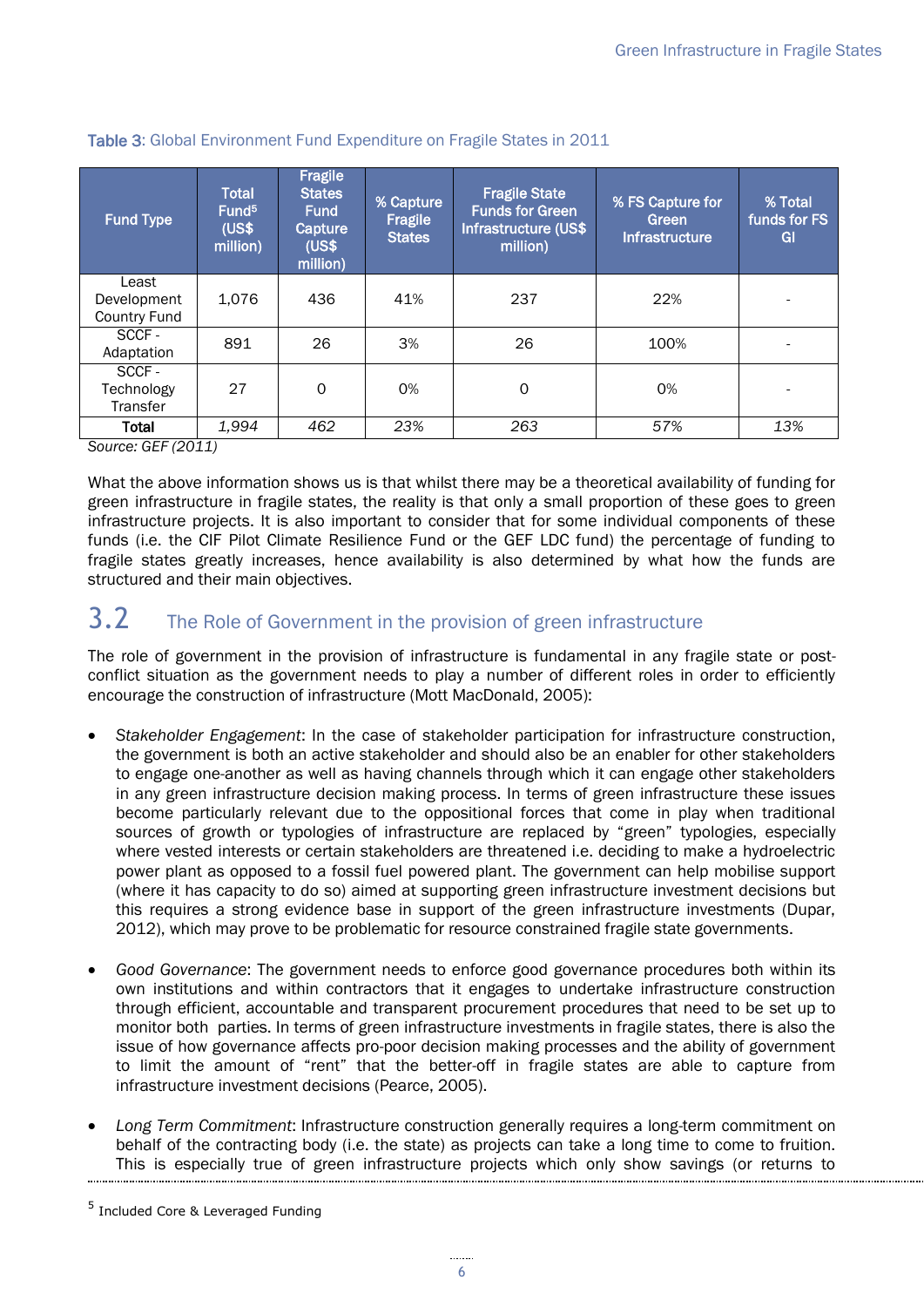investment) in the long-run. Hence government commitment to long term planning and support for such infrastructure is required. Long-term planning is also important as investments in green infrastructure, especially for adaptation to climate change purposes, need to be undertaken at the right time i.e. postponing investment in climate resilient (i.e. flood resistant) roads may end up costing more in the future due to agglomerated maintenance and reconstruction costs, however carrying out immediate upgrades to all roads would be prohibitive, hence a long term plan of restricting and prioritisation is necessary (Arndt et al. 2011).

- *Regulation & Policy*: Another important role the government is required to play is to set up the correct policies and regulatory environments aimed at facilitating investments in green infrastructure. For example, within the construction sector there may be a lack of incentives to invest in climate compatible infrastructure i.e. housing unless the government introduces (or updates) and enforces climate compatible building codes (Ryan-Collins et al. 2011). Regulation and policy changes governments can also be useful in removing negative distortions (such as fossil fuel subsidies) that hinder investments in green infrastructure.
- *Resource Rights*: The issue of resource rights (including land rights) is complex and need to be tailored to the individual culture and society that they represent (Pearce, 2005). The basic issue however remains the need for resources to be properly managed in a sustainable manner and allow all members of society to have well regulated access to resources (including a transparent and legitimate land rights acquisition system).

Whilst these are the roles that governments would have to fulfil under normal circumstances in order to incentive and properly regulate investment in green infrastructure on a long-term basis, the reality is that fragile states may not be properly equipped to deal with such issues. As most fragile states are relatively low in terms of governance capacity, as shown in the World Bank's ease of doing business index<sup>6</sup> (ERD, 2009), they may not be able to properly carry out the above functions as issues of limited capabilities and resources, corruption and tenuous (or perhaps even non-existing) political stability can all hinder the implementation of the correct regulations, policies and institutions that would promote investments in green infrastructure.

### <span id="page-10-0"></span>3.3 Green Infrastructure & Poverty Reduction

Infrastructure deficits are a serious impediment to growth, with higher levels of infrastructure stock in any given country positively affecting long-run growth and reducing inequality as a World Bank study of over 100 countries between 1960 and 2005 has shown (Calderon & Serven, 2008). Green infrastructure investments can also be a source for further economic growth as they can be a source of economic competitiveness at the micro level (i.e. for individual firms) as well as the macro level, potentially allowing a fragile state to create a source of comparative advantage vis-à-vis other nations that do not invest in green infrastructure through improved resource efficiency and lower production costs.

At the household level there is also scope for poverty reduction processes to come into play through green infrastructure, for example, a Public-Private Infrastructure Advisory Facility Project carried out in Rwanda in 2008 has helped provide reliable and sustainable lighting sources to rural inhabitants by helping to set up off-grid power generation facilities (through solar charging units) coupled with low energy use LED lights, benefitting 42,000 people by allowing productivity to improve i.e. in small businesses as well as benefit schoolchildren who are able to study for longer periods of time (PPPIAF, 2012).

Green investments in agricultural infrastructure (and practices) may become a de-facto requirement in order for fragile state agricultural producers to enter high-income markets. The example of the GlobalGap agricultural certification scheme (which includes compliance to environmental standards

 $<sup>6</sup>$  See Annex II for a sample selection of fragile state rankings</sup>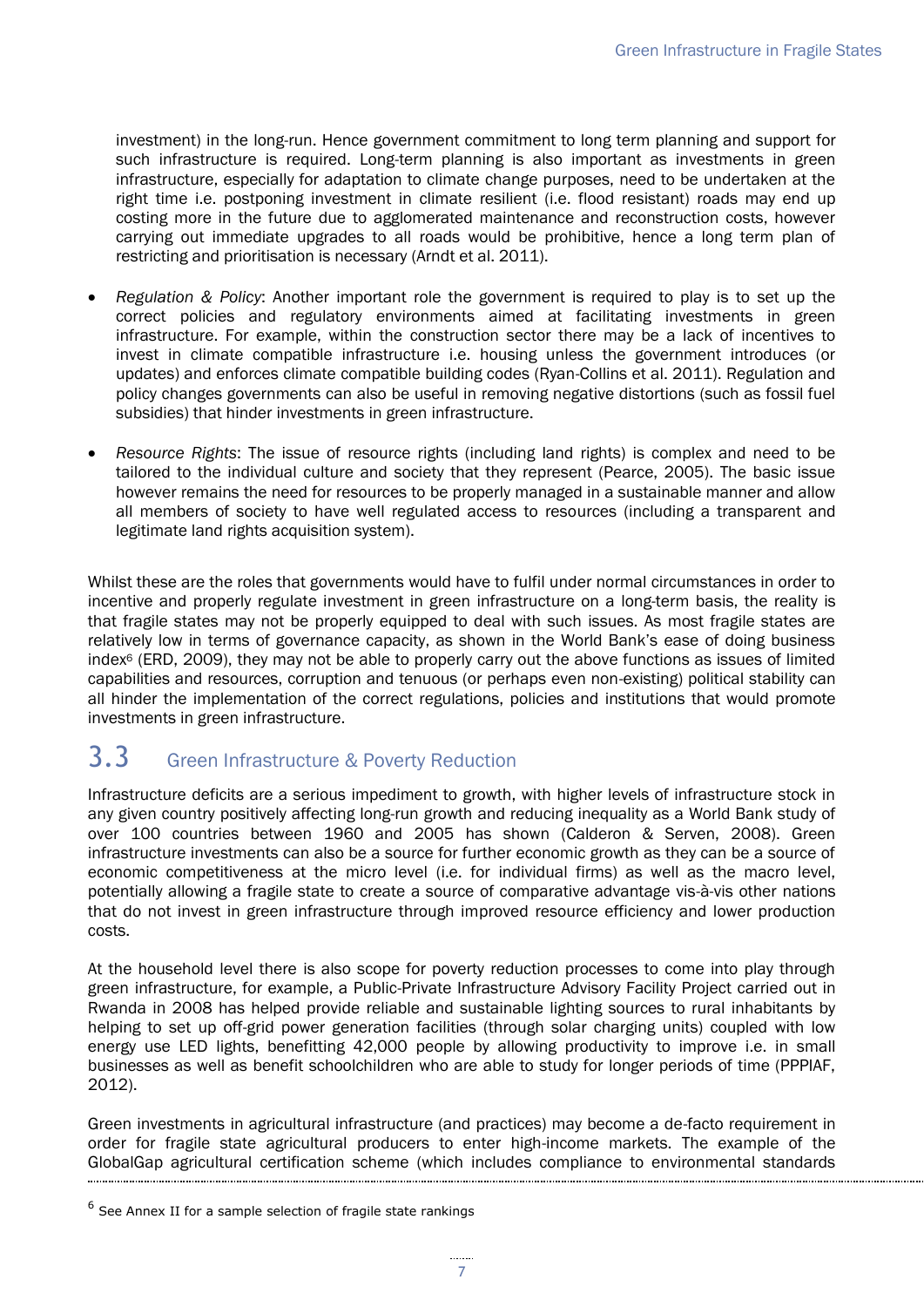such as water usage limits) shows how agricultural producers can be excluded from many high-income country retailers (such as Walmart, Tesco, Aldi etc.) if they do not conform to such schemes (Ellis & Keane, 2008). Such a shift for fragile state agricultural producers, especially where agricultural is still at a low level of production intensity would not have an overtly negative impact on farmers (especially smallholder farmers) as has been shown in Mozambique (Wiggins et al. 2012).

Green infrastructure investments in agriculture may also be desirable in terms of securing livelihoods as they can help improve (or at least maintain) average crop yields in countries which will be negatively affected by climate change as well as help smooth out crop yields in general, creating more security in livelihoods for farmers as well as allowing them to planned production in a reliable manner (IPCC, 2007). A study carried out in Gambia showed that there would a potential increase in yields from an estimated 2% - 13% through non-green infrastructure to a green infrastructure scenario where crop yields would instead increase between 13% to 43% (between 2010 and 2039) if farmers invested in green infrastructure (such as improved cultivars and irrigation systems as well as improved crop fertilisation systems), whilst reducing the variability in crop production within the same period (Nije et al. 2006).

At the macroeconomic level there are issues of improved competitiveness gains from investing in green infrastructure for fragile states. Improved resource efficiency through reduced usage of resources (i.e. the implementation of recycling facilities or more efficient energy and water usage) as well as through better transportation links (i.e. efficient public transport or climate resilient transportation systems) will improve the economic competitiveness of fragile states and help create further employment opportunities within the country (ODI, ECDPM & DIE, 2012).

Positive livelihood effects will also be gained in industries that are not directly related to green infrastructure investment choices. For example, where there is scope for improved environmental conservation procedures to be implemented (i.e. through forestry conservation choices) there can be positive knock-on effects on sectors such as tourism which may be reliant on the availability of natural resources to attract tourists (i.e. gorilla's in Rwanda), sectors that can also be integrated into any green growth efforts with positive livelihood effects, as was shown in Nicaragua where for every job created in the "eco-tourism" sector translates into two jobs in the wider economy (UNEP, 2011). These positive effects also tend to be circular, especially on sectors that rely on the preservation of natural resources such as tourism i.e. improvements in conservation efforts can lead to increased tourist arrivals (generating more jobs and securing more livelihoods for rural communities in the process) which in turn can incentivise governments to strengthen their natural resource conservation efforts (FAO, 2011).

# <span id="page-11-0"></span>3.4 Green Infrastructure & Employment

Investments in green infrastructure can potentially lead to employment generation in fragile states especially in the energy, waste and conservation infrastructure segments. The small scale and off-grid nature of certain types of green infrastructure investments can lend themselves well to situations where there is no well-regulated or well organised central distribution system (i.e. for energy or water).

In terms of green energy infrastructure, by 2010 worldwide employment in renewable energy has grown to around 3.5 million people (UNCTAD, 2010) with moderate potential for employment creation through investment in renewable energy sources in fragile states i.e. in Nepal around 175,000 biogas plants were set up between 1992 and 2005 which led to the creation of around 65,000 jobs and supported over 150 firms involved in the construction, maintenance and light manufacturing of these biogas plants (UNCTAD, 2010). There is also evidence that renewable energy projects have a higher job creation potential than their non-renewable counterparts since they have a higher job creation potential per megawatt, unit of energy and dollar of investment, however it is important that these predictions depend on a number of factors that may not be applicable to fragile states i.e. the demand for energy within the market, the regulations that incentivise investments in renewables, labour market regulations and skill availability (OECD, 2011).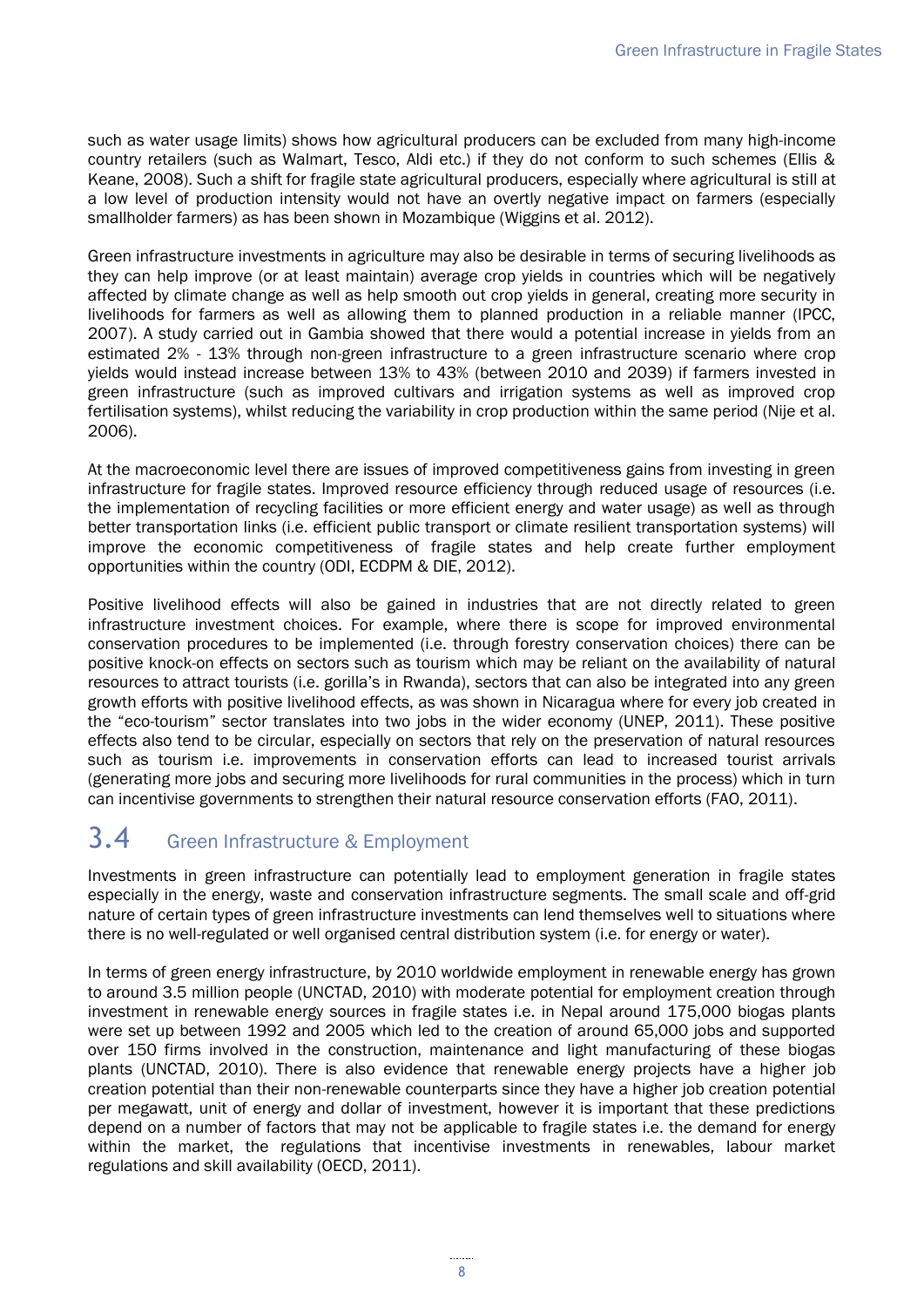There are a number of examples where small scale projects have helped create jobs, such as a waste recycling project in Burkina Faso that helps employ around 2,000 waste pickers and a compost generating project in Dhaka which has helped generate 1,200 new jobs (UNEP, 2011). Grossman et al. (2009) show how a GTZ supported labour intensive waste management programme implemented in Sierra Leone has employed a total of 710 young people within the waste management system as well creating a total of 450 sustainable jobs within the project itself. The project also generates income through waste collection fees which shows that certain green infrastructure projects also have the potential to become financially self-sustaining.

Environmental conservation activities can also help generate employment i.e. a joint USAID and ACC<sup>7</sup> project in Afghanistan aimed at improving conservation of Afghanistan's already severely eroded natural resource base (which was negatively affecting the livelihoods of an estimated 80% of the Afghan population) set up 300 initiatives with local communities and helped generate over 700,000 FTE<sup>8</sup> employment days (ACC, 2007).

On the other hand, traditional (non-green) large scale infrastructure projects can also help employment recovery in fragile states. McCutcheon (2008) states that the use of labour intensive methods of production, as opposed to capital intensive investments in infrastructure development projects, can be a useful way to create employment opportunities as well as to provide essential infrastructure for the economy, as long as construction efficiency is taken into the same consideration as the employment creation effects. Examples of such construction projects can be seen in Mozambique with its Feeder Roads Programme (FRP) which began in 1981 (and is still currently running) which has employed more than 40,000 people from rural communities (McLeod & Davalos, 2008).

# <span id="page-12-0"></span>3.5 Co-Benefits of Investments in Green Infrastructure

Addressing the effects of climate change through the implementation of green infrastructure will be fundamental to address security and stability issues in fragile states. According to Smith & Vivekanada (2007), the consequences of climate change can have further negative impacts on pre-existing social and political tensions within fragile states by compounding political and economic instability as well as increasing the likelihood of large-scale migration.

The importance of addressing the effects of climate change is also highlighted by Bierman and Dingwerth (2004) who state that the effects of climate change will decrease the capability of governments to escalate the development process without the aid of other countries, a situation that fragile states already tend to fall within, hence failure to address climatic concerns may further exacerbate their already tenuous position. Finally, the GACGC<sup>9</sup> (2007) states that climate change will have two major impacts on fragile states: fragile states will suffer "relatively severe" impacts and will not have the capacity to respond to these impacts effectively.

Green infrastructure can help provide a number of benefits such as increased energy security, improved sanitation and healthcare and less polluting transportation systems, that can improve people's lives and help reduce, or at least mitigate to some degree, sources of conflict such as natural resource usage. One direct benefit is energy security through the use of renewable energy technologies (RETs) which can be scaled up from small energy production units that do not require connections to national grids all the way up to infrastructure such as hydroelectric power damns (which are more resource intensive and thus could be problematic in a fragile state situation), these sources of energy can help rural communities gain access to energy as well as provide a stable source of energy for the country as a whole, reducing foreign dependency on energy.

There are however two problems with RETs in a fragile state context in that they require political commitments such as setting environmental targets (which fragile state governments may not have the

<sup>&</sup>lt;sup>7</sup> Afghanistan Conservation Corps

<sup>&</sup>lt;sup>8</sup> Full Time Equivalent

<sup>&</sup>lt;sup>9</sup> German Advisory Council on Global Change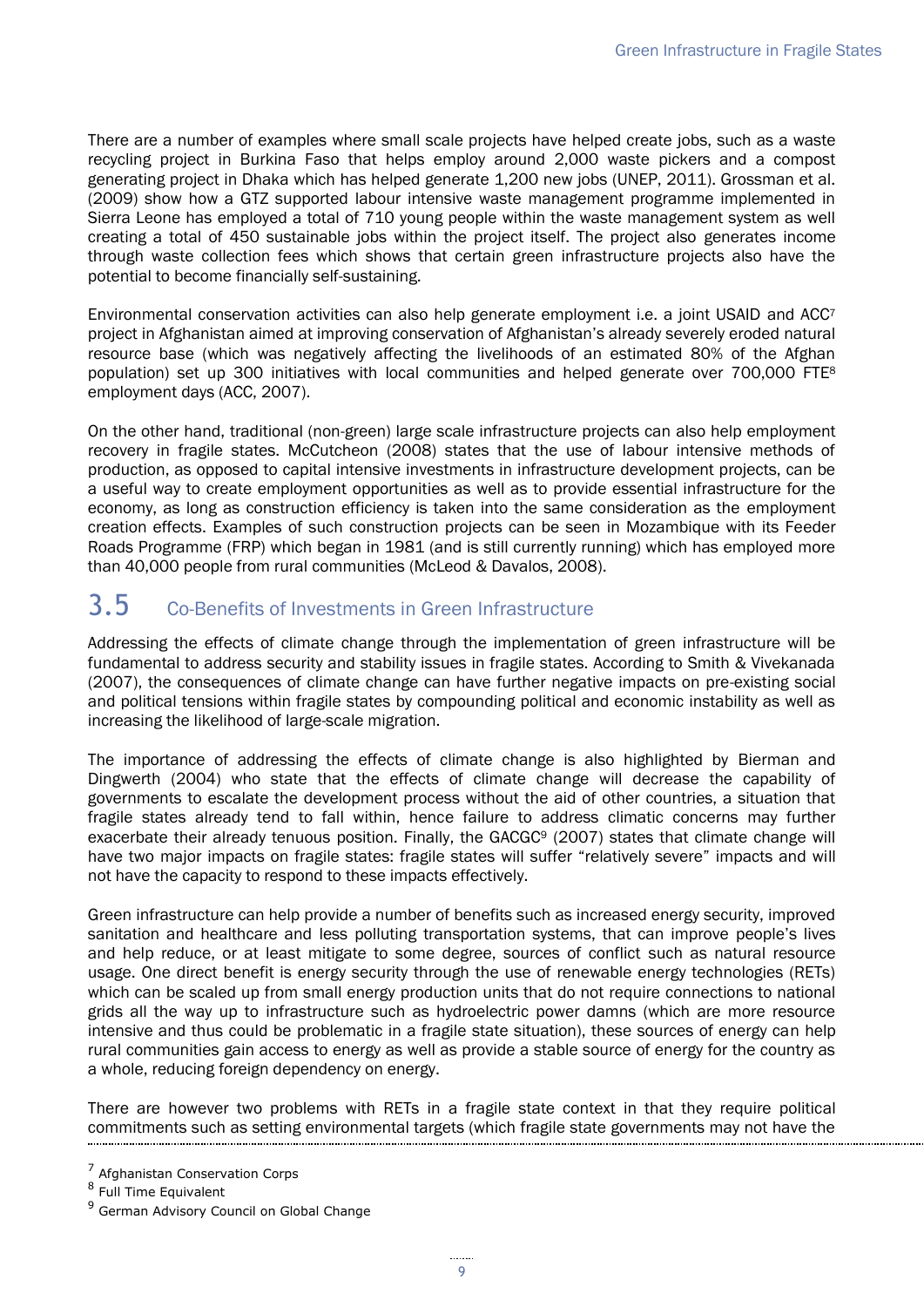capacity to do, at least in the short term) as well as the implementation of policy that supports the uptake of RETS such as reduced subsidies to fossil fuels or monetary incentives to use RETs, which may not be possible for governments with monetary availability problems (UNEP, 2011).

Access to international financing mechanisms such as the Clean Development Mechanism or the World Bank's Climate Investment Fund can help resolve these issues (UNCTAD, 2010) but due to the large accountability requirements that these funds often impose they may be out of reach for certain fragile state governments (as shown above). The long-term benefits of increasing the use of renewable energy sources would however help to offset any growth losses that may occur as a result of expected increases in fossil fuel prices<sup>10</sup> as there is a negative link between increases in fossil fuel prices and GDP in developing country contexts, especially for net oil-importing countries (Te Velde, 2011 and Rasmussen & Roitman, 2011).

Another direct benefit of green infrastructure are the net health benefits that they should encourage especially for infrastructure that is critical to human health and that can be adversely affected by climatic events such as water distribution and sanitation, however negative health impacts can be reduced where there is infrastructure specifically designed to attenuate (or negate) the impacts of climate change (McMicheal et al. 2003). An example of improved health co-benefits to green infrastructure (in the broader sense) is the use of improved charcoal stoves in Senegal (Bystricky et al. 2010) which has not only resulted in improved finances for the household using them, created jobs in stove manufacturing but has also resulted in less illness for the beneficiaries as medical consultations in relations to skin, eye and respiratory diseases decreased due to the lower levels of particle pollution.

There are also gender equality benefits to green infrastructure investments. Perch (2010) states that women and girls in poorer countries tend to face the worst effects of climate change impacts as they tend to work in at-risk sectors (such as agriculture) and have less assets to help them recover from any negative impacts. Investments in green infrastructure can have positive gender outcomes i.e. the Senegal stove example above also reduced the both the amount of time women had to spend collecting firewood as well as overall cooking times as the stoves were more fuel efficient, using less fuel and producing more heat at the same time. Improved employment opportunities for women can also be created through green infrastructure investments i.e. a reforestation programme in Tanzania which began in 2000 has helped generate 50 full time jobs and 600 seasonal jobs, of which a third went to women (Bystricky, 2010).

#### <span id="page-13-0"></span>3.6 Are Green Alternatives Considered for Infrastructure Project Appraisals in Fragile States?

Understanding whether green infrastructure alternatives and issues are considered when undertaking infrastructure investments in fragile states requires an analysis infrastructure projects appraisals and whether green alternatives, issues or objectives are included in such considerations.

The following table looks at a selection of infrastructure project appraisals for the African Development Bank in Fragile States and points out whether there have been any considerations given to green alternatives for construction. The projects chosen for the table were infrastructure projects that could have included a green component (following the definition highlighted in the methodology) and were carried out in Fragile States. The table shows what potential green components the project could have included, whether it considered any "green issues" (i.e. environmental impacts or climate mitigation/adaptation potential) and whether the project considered green alternatives.

<span id="page-13-1"></span> $10$  i.e. the US Energy Information Administration expects oil prices per barrel to reach US\$ 145 by 2035, whilst the UK's Department for Energy and Climate Change expects oil prices to increase to US\$ 130 per barrel by 2030.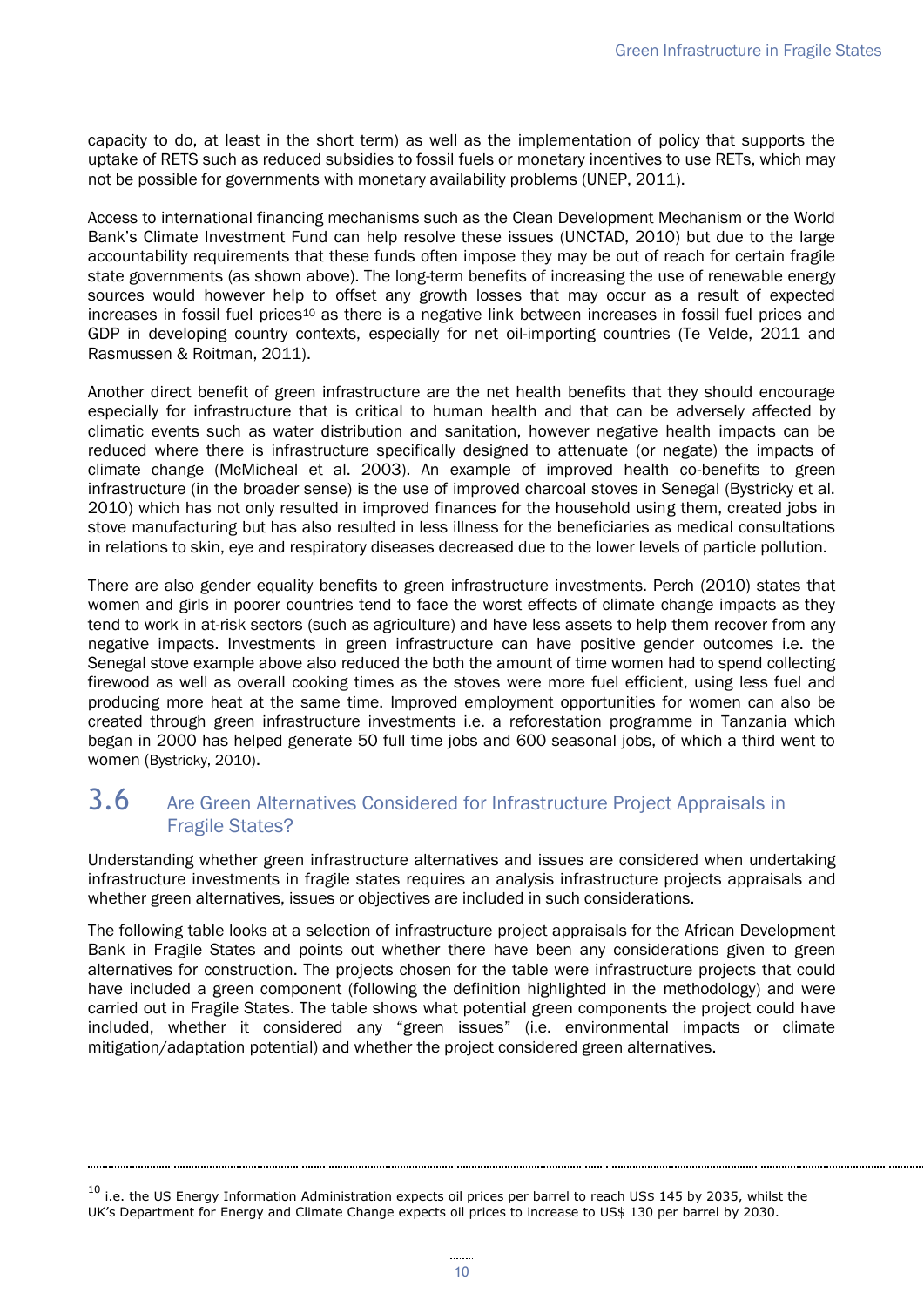#### Project Country Possible Green Component Green Component Built? Main Objective Green **Considerations** Green **Alternative** Considered? Rural Infrastructure Rehabilitation **Central African** Republic Climate Resilient Roads No **Rehabilitation** of roads to increase access to markets for agricultural producers. **Environmental** Impacts Considered, Mitigation impacts also considered and evaluated as positive (net reduction in CO2 from better transport infrastructure) but not the main objective of project. None 3 Towns Water Supply & **Sanitation** Project Sierra Leone **Sustainable Water** Supply Managemen t No Make water & **Sanitation** availability as widespread as possible in urban areas. **Environmental** impacts considered. No "green" objectives included (i.e. natural resource management). None Emergency Power Infrastructure Rehabilitation Project  $Z$ imbabwe  $R$ enewable Energy No Increase energy outputs in the country through construction of Coal power plants. Environmental impact assessments have been carried out. Yes, but rejected due to limited resource availability. Togo/Burkina Faso Road Rehabilitation Project Togo Climate Resilient Roads No Improve transport logistics chain. **Environmental** Impact Assessments Carried out and negative impact mitigation strategy outlined. None Darfur Water Project | Sudan Sustainable Water Supply Managemen t No Provide water services as a means to reduce conflict over limited water resources. Sustainability of water resources considered. An environmental impact analysis was also considered. Yes, but not elaborated. Togo/Benin Road Rehabilitation Togo Climate Resilient Roads Yes Reduce Traffic Congestion on Road. Climate resilience considered and included in the construction. Yes, as part of main proposal Kenya Road Rehabilitation Kenya<br>Rehabilitation Kenya Climate Resilient Roads Yes Improve regional integration through road rehabilitation. **Environmental** Impacts considered. Yes, as part of main proposal Ethiopia Road Upgrading Project Ethiopia Climate Resilient Roads Yes Expand and improve current road infrastructure. Environmental Impacts considered. Yes, as part of main proposal Kenya & Ethiopia Road Corridor Project Kenya - Ethiopia Climate Resilient Roads Yes Improve trade between Kenya and Ethiopia. **Environmental** Impacts considered. Yes, as part of main proposal

#### Table 4: African Development Bank Infrastructure Project Appraisals

*Source: African Development Bank (2012)*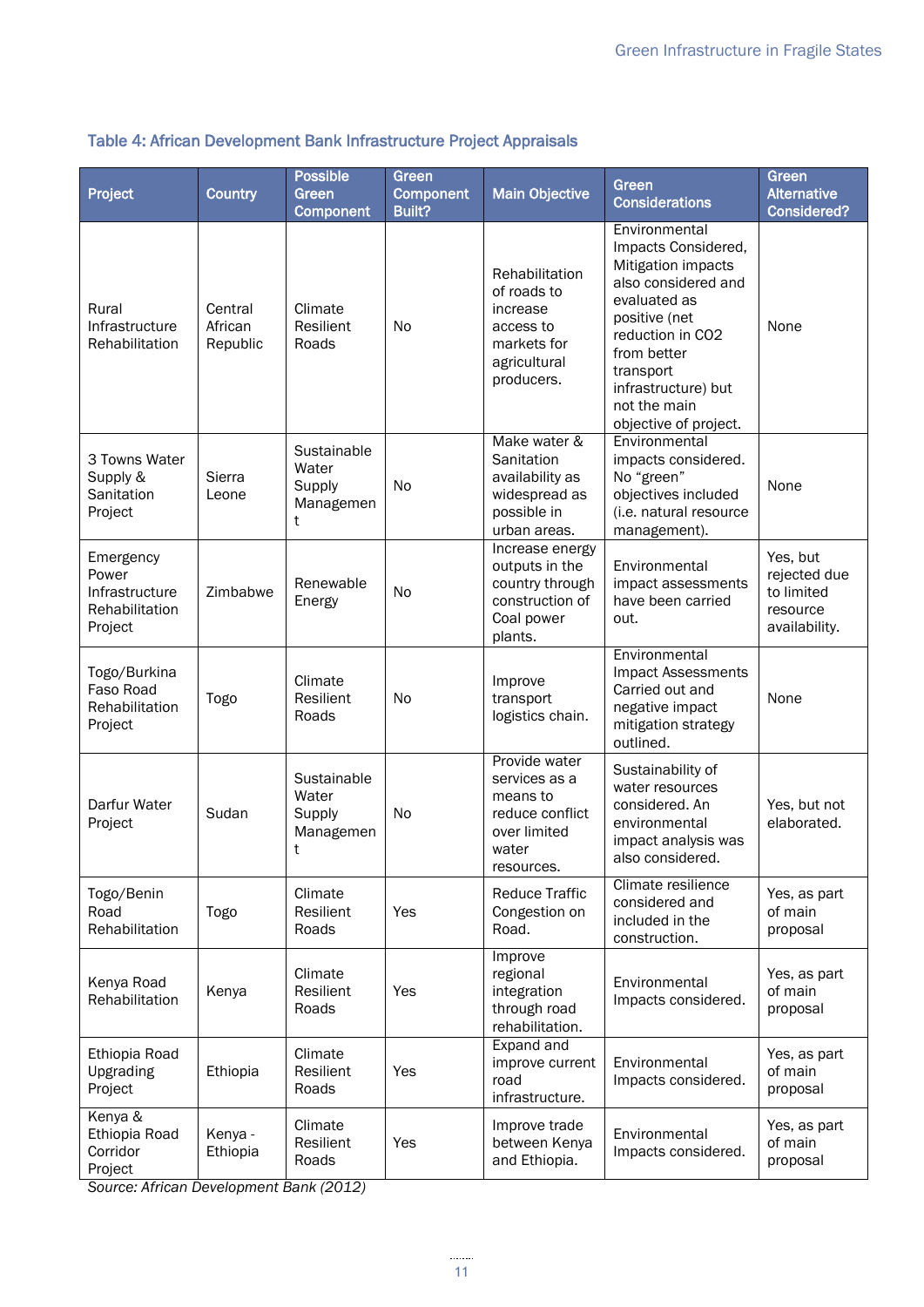The table above shows that the majority of AfDB infrastructure projects that could have included a green component were predominantly road rehabilitation projects, with only two water provision projects and one energy provision project. Of the selected projects, the majority did actually include "green" considerations in their design process and all projects carried out an African Development Bank mandated environmental and social risk impact assessment. In terms of project objectives, none of the projects actually cited climate change mitigation or adaptation issues as their objective as all the infrastructure projects were carried out to promote wider developmental objectives such as strengthening trade or improve access to markets.

The AfDB project appraisals do not however show a cost comparison between green and non-green infrastructure alternatives as they provide a total cost for each project, hence the ability to independently compare which of the two types of projects are cheaper or more cost-effective in the long run is limited. However, those projects that did include green considerations did not consider them as alternatives, but rather they were included in the main project as a long-term sustainability measure (especially for long term road maintenance issues), which shows that (at least for these projects) the appraisers have considered long term maintenance costs. The project appraisals also do not show what other advantages (i.e. job creation or wider social/economic benefits) would be accrued by choosing green infrastructure alternatives over non-green infrastructure.

The ADB infrastructure projects PDS's<sup>11</sup> did provide a certain amount of information, following the same selection criteria as the AfDB projects, (but limited to projects carried out in 2012 due to the large amount of projects carried in their database). As table 5 (below) shows, a number of what can be considered to be green infrastructure projects were carried out and the data in the PDS's show that green options were fully considered. However, similarly to the AfDB project appraisals; there is no basis of comparison in terms of job creation, cost efficiency or any potential wider social and economic cobenefits with non-green alternatives.

| Project                                                         | <b>Country</b> | <b>Possible</b><br>Green<br><b>Component</b>                          | Green<br><b>Component</b><br>Built?    | <b>Main Objective</b>                                                        | Green<br><b>Considerations</b>          | Green<br><b>Alternative</b><br><b>Considered?</b>                            |
|-----------------------------------------------------------------|----------------|-----------------------------------------------------------------------|----------------------------------------|------------------------------------------------------------------------------|-----------------------------------------|------------------------------------------------------------------------------|
| Afghanistan<br>Rural<br>Irrigation<br>Project                   | Afghanistan    | Sustainable<br>Water Use                                              | None                                   | Improve access<br>to irrigation for<br>farmers in<br>Northern<br>Afghanistan | None                                    | None                                                                         |
| Sustainable<br>Urban<br>Transport<br>Network in<br><b>Dhaka</b> | Bangladesh     | Public<br>Transport,<br>Climate<br><b>Resilient</b><br>infrastructure | Yes, Bus<br>Rapid<br>Transit<br>System | Provision of<br>sustainable<br>public transport<br>in Dhaka                  | Environmental<br>Impacts<br>considered. | Yes, as part of<br>main proposal                                             |
| Transport<br><b>Network</b><br>Dev.                             | Afghanistan    | Public<br>Transport,<br>Climate<br><b>Resilient</b><br>infrastructure | Unknown                                | Improve road<br>transport<br>network in<br>Afghanistan                       | Unknown                                 | Unknown                                                                      |
| Road<br><b>Network</b><br>Upgrade                               | Timor-Leste    | Climate<br><b>Resilient</b><br>Roads                                  | None                                   | Improve road<br>transport<br>network in Timor-<br>Leste                      | None                                    | None                                                                         |
| Water<br>Supply<br>Project                                      | Timor-Leste    | Sustainable<br>Water Use                                              | In Progress                            | Improve access<br>to safe drinking<br>water in Timor-<br>Leste               | Sustainable Water<br>Management         | Yes,<br>Implementation<br>of sustainable<br>water<br>management<br>Practices |

#### <span id="page-15-0"></span>Table 5: Asian Development Bank Infrastructure Project Appraisals for 2012

11 Project Data Sheets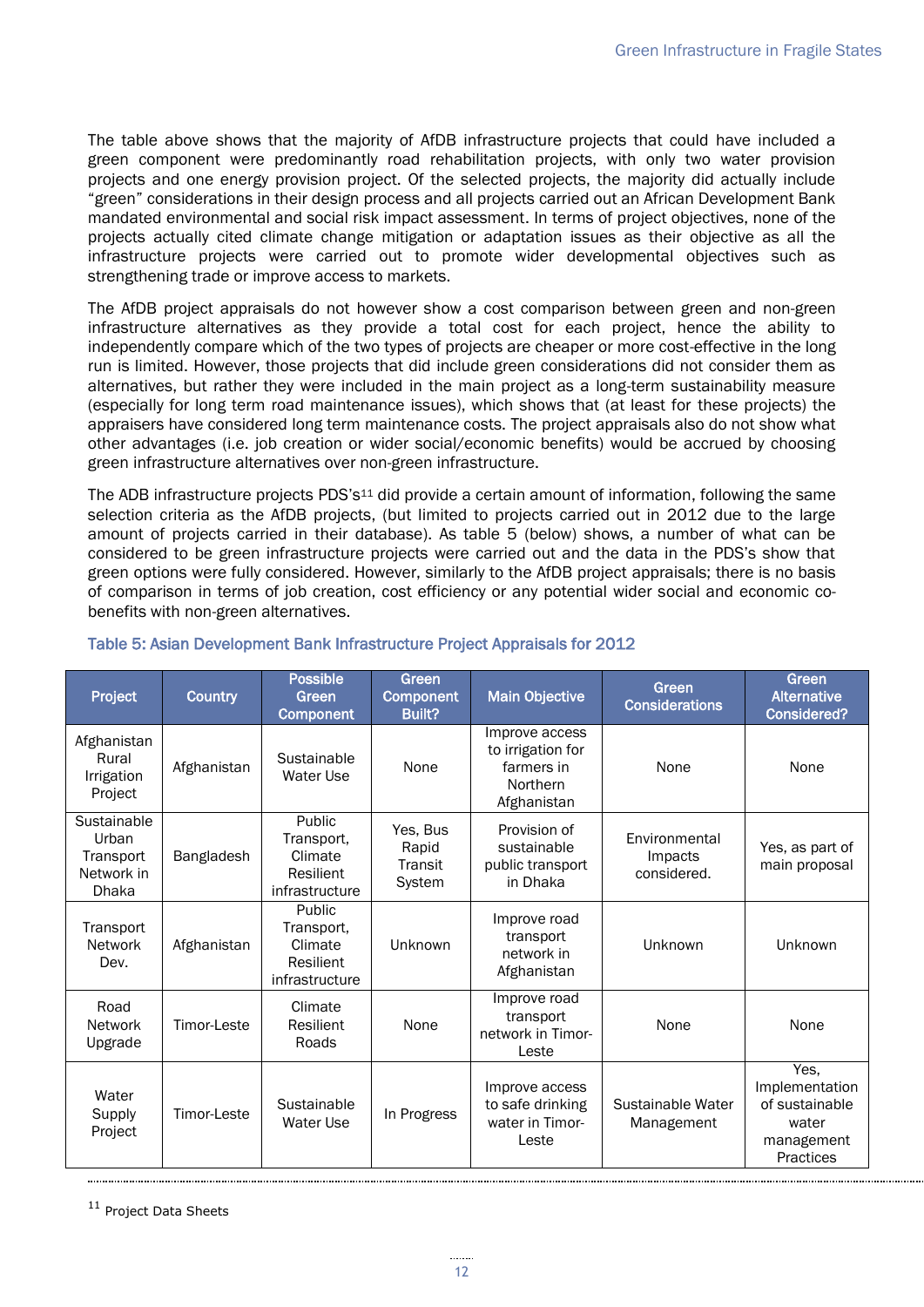| <b>River Basin</b><br>Improveme<br>nt Project | Nepal      | Sustainable<br>Water Use | In Progress | Improve water<br>security and<br>resilience to<br>potential climate<br>change impact | Sustainable Water<br>Management                                                                   | Yes, as part of<br>main proposal |
|-----------------------------------------------|------------|--------------------------|-------------|--------------------------------------------------------------------------------------|---------------------------------------------------------------------------------------------------|----------------------------------|
| Irrigation<br>Manageme<br>nt<br>Programme     | Bangladesh | Sustainable<br>Water Use | In Progress | Increase<br>efficiency and<br>sustainability of<br>water resource<br>management      | Sustainable Water<br>Management                                                                   | Yes, as part of<br>main proposal |
| Coastal<br>Climate<br>Resilient<br>Infra.     | Bangladesh | Multiple                 | In Progress | Increase climate<br>resiliency of<br>coastal areas                                   | Multiple<br>Infrastructure<br>Projects Aimed at<br><b>Improving Coastal</b><br>Climate Resilience | Yes, as part of<br>main proposal |
| Clean<br>Energy<br>Project                    | Sri Lanka  | Renewable<br>Energy      | In Progress | Improve Access<br>to and Security of<br><b>Energy Supply</b>                         | Wind & Solar<br>Power Energy<br>Production<br>Infrastructure                                      | Yes, as part of<br>main proposal |

*Source: Asian Development Bank (2012)*

The same exercise was attempted for the IFC project Database, the World Bank Project Database, the PPIAF<sup>12</sup> project database and the PIDG<sup>13</sup> project database. The World Bank and the PPIAF databases contained very succinct project descriptions with no rationale or appraisal included. The IFC database did not provide any results whilst the PIDG database provided project names but no description of activities.

Though this has been a limited attempt to gather information on the choices made in regards to green infrastructure investment decisions, the data does show that where information is available, green infrastructure considerations do occur, however the issue of comparability (i.e. in terms of costs, employment creation or co-benefits) between green and non-green projects remains as no such comparison seems to be carried out in project evaluations.

# <span id="page-16-0"></span>**Key Lessons**

*Do green infrastructure choices provide cost savings vis-à-vis non-green infrastructure choices?*

The evidence suggests that green infrastructure projects bringer higher upfront costs (between an estimated 2% and 8% higher) than their non-green counterparts. Higher upfront costs may be problematic for fragile state governments that may be limited in terms of monetary resources. A review of project appraisals of donor funded green infrastructure projects in fragile states does not provide any cost comparison vis-à-vis non green alternatives; hence independent cost comparisons between the two typologies are difficult to estimate in a fragile state context, however as most of the considered projects chose to include green components in order to ensure long-term usage of the infrastructure, there may be long-term implicit cost savings associated with such projects. International climate finance can help fragile states secure the funds required to invest in these projects, however access to these funds may prove to be problematic for states which do not have good track records with good governance as is the case in a number of fragile states. The data provided in this report also shows that whilst there is a high availability of climate financing, the percentage that goes to fragile states is relatively low and the percentage that is destined to green infrastructure projects is even lower, hence fragile states seem to be limited in their capacity to access international financing mechanism.

*How important is the role of governments for green infrastructure investments?*

<sup>&</sup>lt;sup>12</sup> Public-Private Infrastructure Advisory Facility

<sup>&</sup>lt;sup>13</sup> Private Infrastructure Development Group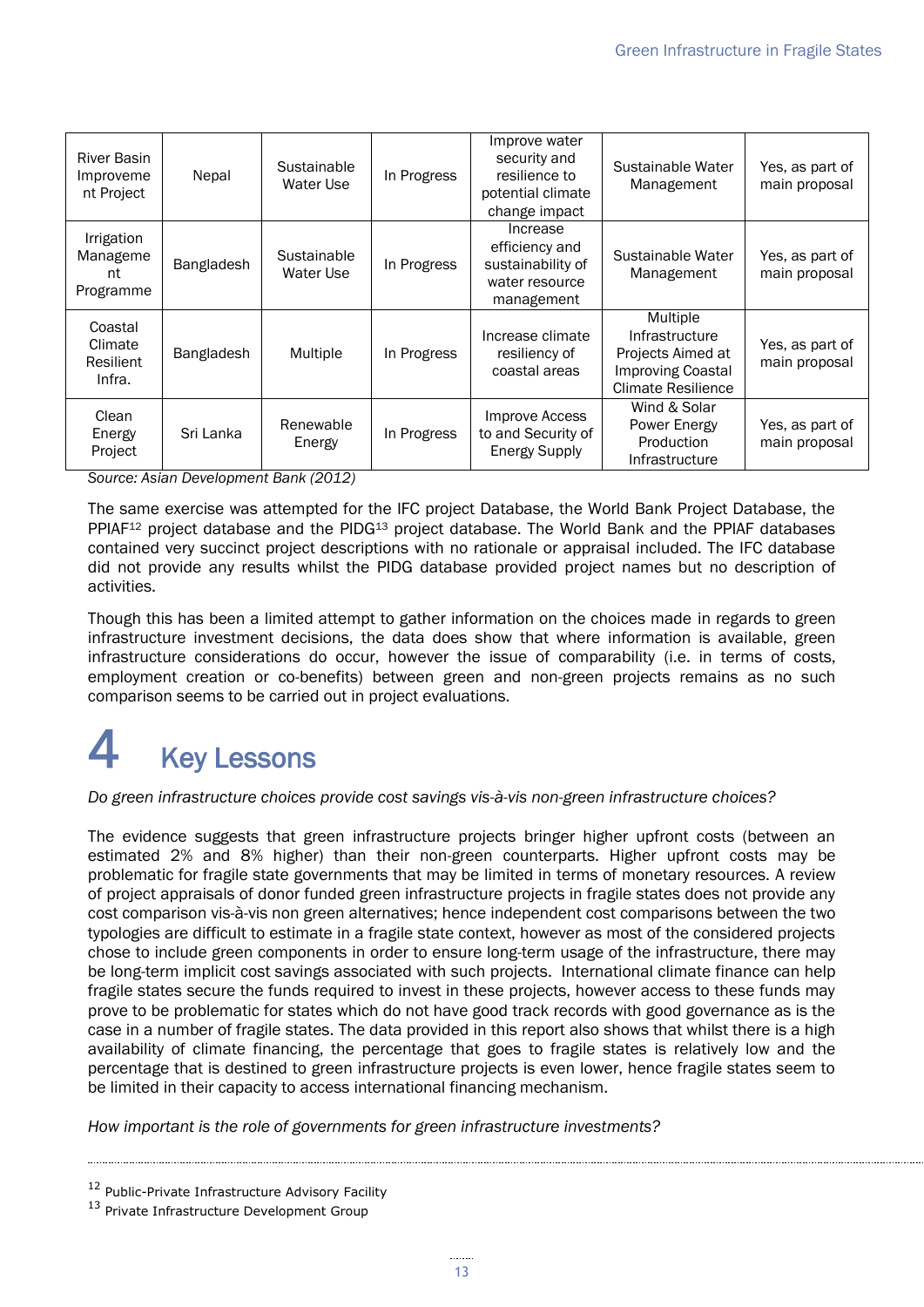Governments play a fundamental role in ensuring efficient and effective investments in green infrastructure such as ensuring that there is positive collaboration between different stakeholders where concerns about new infrastructure projects can be raised and resolved as well as engaging with stakeholders whose vested interests may be threatened (and could be opposed) to investments in green infrastructure. Whilst the role of government is fundamental in ensuring he success of green investments, such a factor is problematic in fragile states due to their relatively low levels of capacity and of governance capabilities. Such a lack of capacity makes the introduction of the correct policies and regulations problematic as well as limiting the ability of government to control corruption or reinforce relevant institutions as the needs arise in such a dynamic sector.

#### *How can green infrastructure projects contribute to poverty reduction?*

Green infrastructure can help reduce poverty in fragile states; the report has shown various examples where this has been achieved in different sectors of the economy, from benefits to households (such as the provision of LED lighting in rural areas) to improving the livelihoods of farmers (through more efficient irrigation systems that lead to increased agricultural yields) all of which are just as easily applicable to fragile states as they are to more stable states. The poverty reducing effects of green infrastructure investments can also be transmitted to other sectors of the economy which were not originally targeted by these investments. In the case of tourism, enhanced conservation efforts can lead to increased eco-tourism activities which in turn generate livelihoods (especially in poorer rural communities) and can be a source of further investments in green infrastructure as the conservation efforts are seen to generate further tangential economic activities.

#### *What is the employment creation potential of green infrastructure projects?*

There is a potential for employment creation from green infrastructure projects within a number of different sectors of the economy but the potential depends on varied conditions that fragile state governments may not be able to fulfil i.e. implementing correct labour market regulations or external factors such as the price of fossil fuels, factors that taken together will determine the extent of employment created by green infrastructure vis-à-vis other employment generating projects such as (non-green) transport infrastructure programmes that have a high employment creation potential.

#### *What additional benefits do green infrastructure projects provide?*

There are a number of different co-benefits that investments in green infrastructure can bring; these are applicable to any political, social or economic situation (including fragile or post-conflict states). The most important benefit that such investments will entail is a reduction of vulnerability to the negative effects of climate change, effects which would be magnified in a fragile state situation. Additional benefits include increased energy security as well as improved health outcomes i.e. through less air particle pollution as well as increased opportunities for female employment and female livelihood security.

#### *Are green alternatives considered for green infrastructure projects in fragile states?*

The limited review in this report has shown that where project appraisal data was available, green issues were indeed considered for infrastructure investments. The issue however is that these considerations are not framed in any type of comparison vis-à-vis non-green infrastructure alternatives, either in terms of cost, employment creation or any wider economic or social co-benefits. In addition, where green considerations where provided, they were mainly for projects that dealt specifically with the construction of green infrastructure. Where non green projects were carried out green considerations either tended to be discounted (though no basis was given for doing so) or were limited to environmental impact assessments.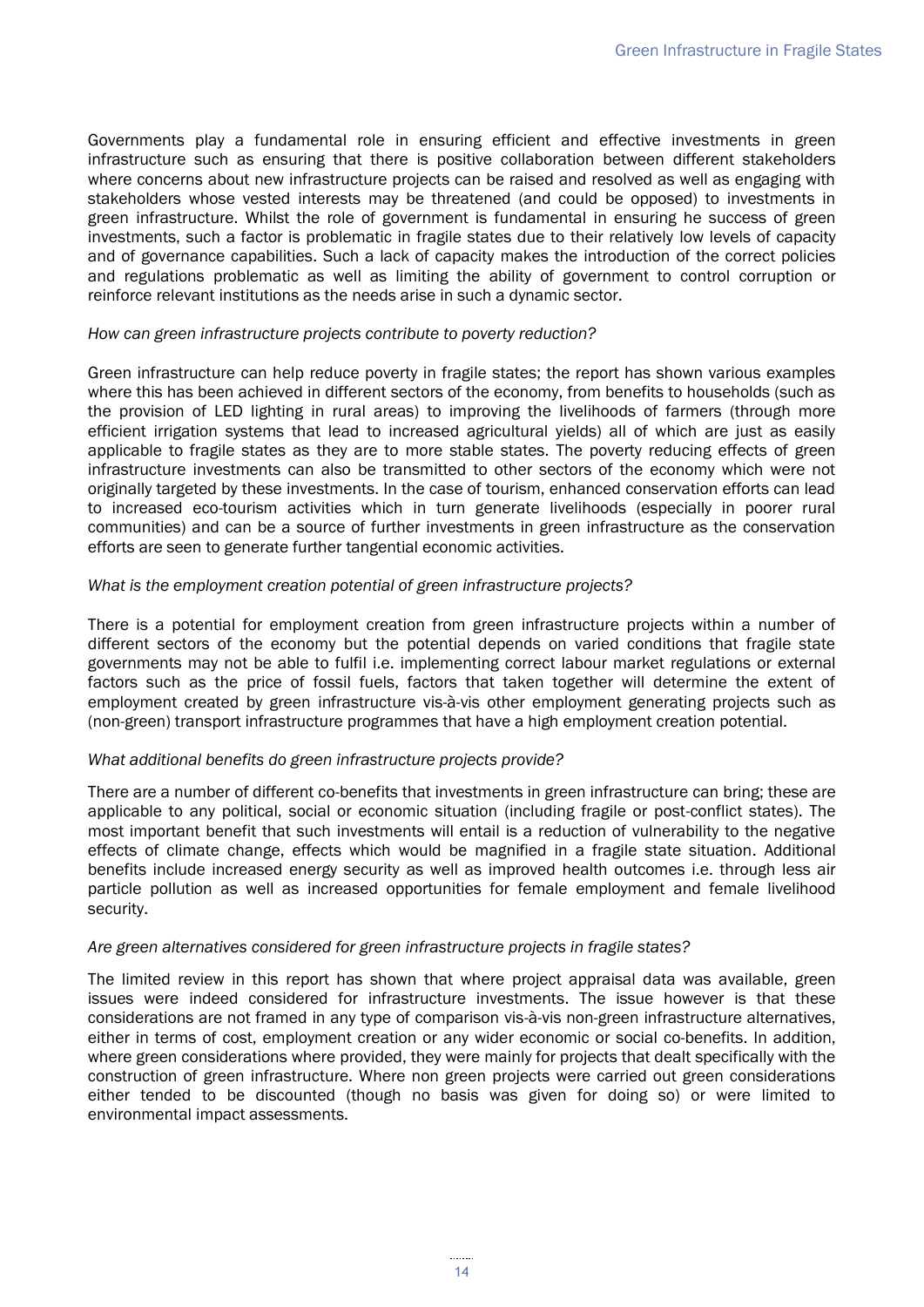# <span id="page-18-0"></span>References

ACC (2007) "Strengthening Local Governance" Afghanistan Conservation Corps

African Development Bank (2012) "Infrastructure Project Appraisal Reports" accessed in October 2012 at:

<http://www.afdb.org/en/documents/project-operations/project-appraisal-reports/infrastructure/>

ARC (2009) "Low Impact Design Versus Conventional Development: Literature Review of Developer-Related Costs and Profit Margins" Auckland Regional Council, December 2009

Arndt, T. Chinowsky, P. Strzepek, K. & Thrulow, J. (2011) "Climate Change and Infrastructure Investment in Developing Countries: The Case of Mozambique" UNU-WIDER WP No. 2011/92

Asian Development Bank (2012) "Funded Project PIDs" accessed in October 2012 at: <http://www.adb.org/projects/search/21303?page=1>

Bierman, F. & Dingwerth,K. (2004) "Global Environmental Change and the Nation State" Global Environmental Politics Vol. 4 No.1, February 2004

Bystricky, E. Gilbert, A. Klaus, S. & Rordorf, J. (2010) "Co-Benefits of Private Investment in Climate Change Mitigation and Adaptation in Developing Countries: Final Report"

Calderon, C. & Serven, L. (2008) "Infrastructure and Economic Development in Sub-Saharan Africa" World Bank Policy Research Working Paper 4712, September 2008

Commonwealth Foundation (2009) "Road to Recovery: Mapping a Sustainable Economy"

DFID (2012) "Results in Fragile and Conflict-Affected States and Situations: How To Note" DFID, February 2012

Dupar, M. (2012) "Credible Knowledge Base is at the Heart of Low Emissions Development" Climate & Development Knowledge Network blog, available at: <http://cdkn.org/2012/03/credible-knowledge-base-is-at-the-heart-of-low-emissions-development/>

Ellis, K. & Kean, J. (2008) "A Review of Ethical Standards and Labels: Is there a gap in the market for a new 'Good for Development' Label?" ODI Working Paper 297, November 2008

ERD (2009) "European Report on Development 2009" European Commission

FAO (2007) "Ecotourism can play vital role in maintaining healthy forests" available at: <http://www.fao.org/news/story/en/item/90192/icode/>

GACGC (2007) "World in Transition: Climate Change as a Security Risk" Summary for Policy Makers, German Advisory Council on Global Change, May 2007

GEF (2011) "Progress Report on the Least Developed Countries Fund (LDCF) and Special Climate Change Fund (SCCF)" Global Environment Facility, November 2011

Grossman, H. Bagwitz, D. Elges, R. Kruk, G. & Lange, R. (2009) "Sustainable Economic Development in Conflict Afflicted Environments: A Guidebook" GTZ, 2009

IPCC (2007) "Climate Change 2007: Impacts, Adaptation and Vulnerability" Part of the Intergovernmental Panel on Climate Change's Fourth Assessment Report (AR4)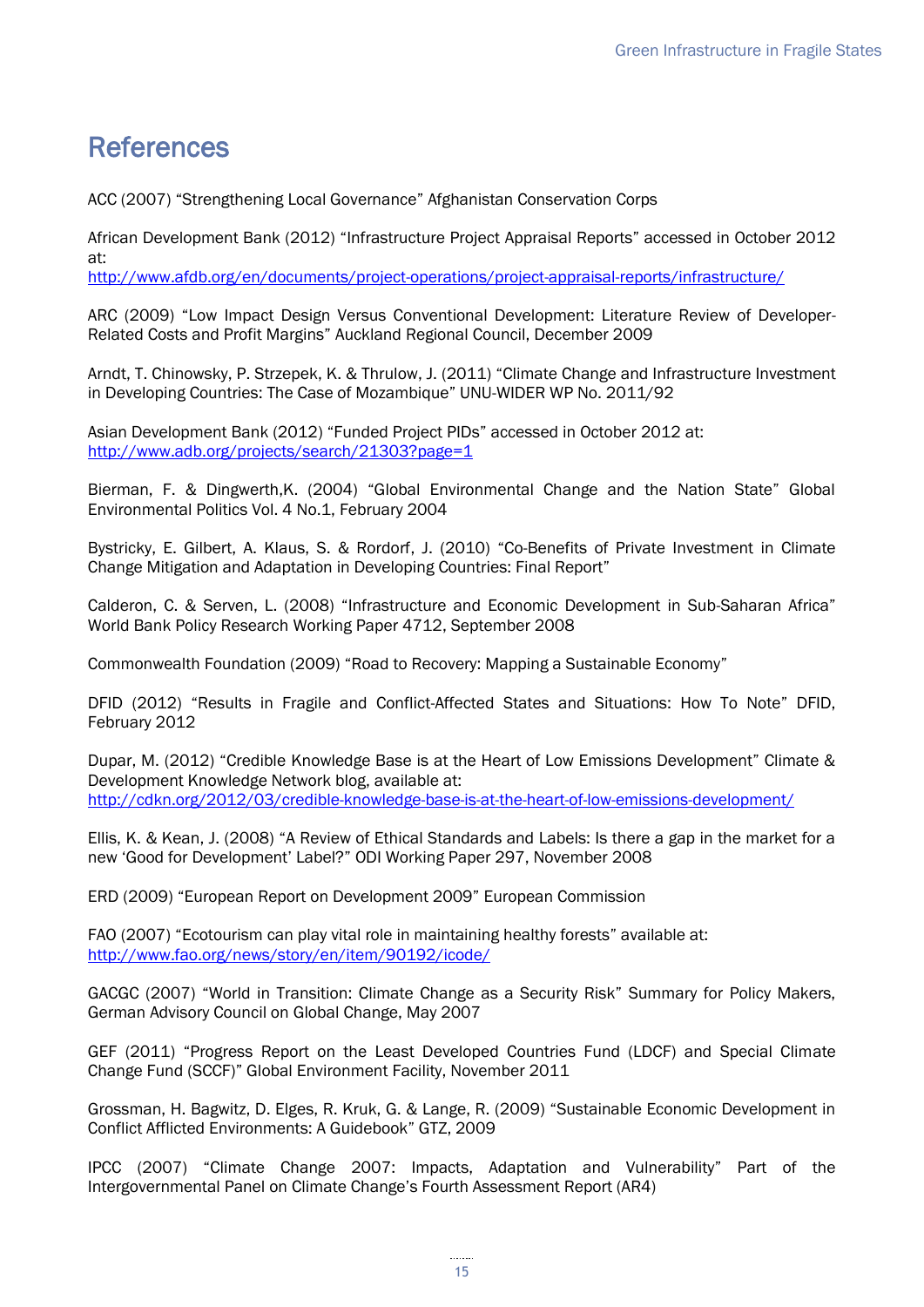Jones, S. & Howarth, S. (2012) "Supporting Infrastructure Development in Fragile and Conflict-Affected States: Learning From Experience" OPM & Mott MacDonald for DFID, August 2012

Lockwood, M. (2012) "Adaptation Policy, Governance and Politics in Sub-Saharan Africa" Institute of Development Studies, March 2012

McCutcheon, R. (2008) "Employment Creation in Large-Scale Public Works Programmes - Labourintensive Construction and Maintenance in Sub-Saharan Africa: The World Bank played a critical role during the 1970s and 1980s; What are the prospects for the future?" A paper for discussion at the World Bank, April 2008

McKinsey and Company (2009) "Pathways to a Low Carbon Economy: Version 2 of the Global Greenhouse Gas Cost Abatement Curve" McKinsey and Company

McLeod, D. and Davalos, M. E. (2008) "Post conflict Employment Creation for Stabilisation and Poverty Reduction" Fordham University, April 2008

McMichael A.J. Campbell-Lendrum, D.H. Corvalan, C.F. Ebi, K.L. Githeko, A.K. Scheraga, J.D. & Woodward, A. (2003) "Climate Change and Human Health: Risks and Responses" WHO

Mott MacDonald (2005) "Provision of Infrastructure in Post Conflict Situations"

Naumann, S. McKenna, D. Kaphengst, T. Pieterse, M. & Rayment, M. (2011) "Design, Implementation and Cost Elements of Green Infrastructure Projects" Final Report

Nije, M. Gomez, B.E. Hellmuth, M.E. Callaway, J.M. Jallow, B.P. & Drooger, P. (2006) "Making Economic Sense of Adaptation in Upland Cereal Prouction Systems in The Gambia" AIACC Working Paper No. 37

ODI, ECDPM & DIE (2012) "European Report on Development 2012 - Confronting Scarcity: Managing Water, Energy and Land for Inclusive and Sustainable Growth" May, 2012

OECD (2011) "Towards Green Growth" available at: <http://www.oecd.org/greengrowth/48224539.pdf>

OECD (2012) "Towards a Green Investment Policy Framework – The case of low-carbon, climate resilient infrastructure" OECD, June 2012

Pearce, D. (2005) "Investing in Environmental Wealth for Poverty Reduction", UNDP, September 2005

Perch, L. (2010) "Maximizing Co-Benefits: Exploring Opportunities to Strengthen Equality and Poverty Reduction through Adaptation to Climate Change" International Policy Centre for Inclusive Growth, Working Paper No. 75m December 2010

Perera, O. & Colverson, S. (2012) "Sustainable Procurement in Fragile States" International Institute for Sustainable Development, IISD Commentary, August 2012

PPIAF (2012) "Germany and PPIAF: Working with the Private Sector", July 2012

Rasmussen, T.N. & Roitman, A. (2011) "Oil Shocks in a Global Perspective: Are They Really that Bad?" IMF Working Paper WP/11/194, August 2011

Ryan-Collins, L. Ellis, K. & Lemma, A. (2011) "Climate Compatible Development in the Infrastructure Sector: An overview of the opportunities and challenges at the nexus of climate change, infrastructure and development" Engineers Against Poverty & ODI, June 2011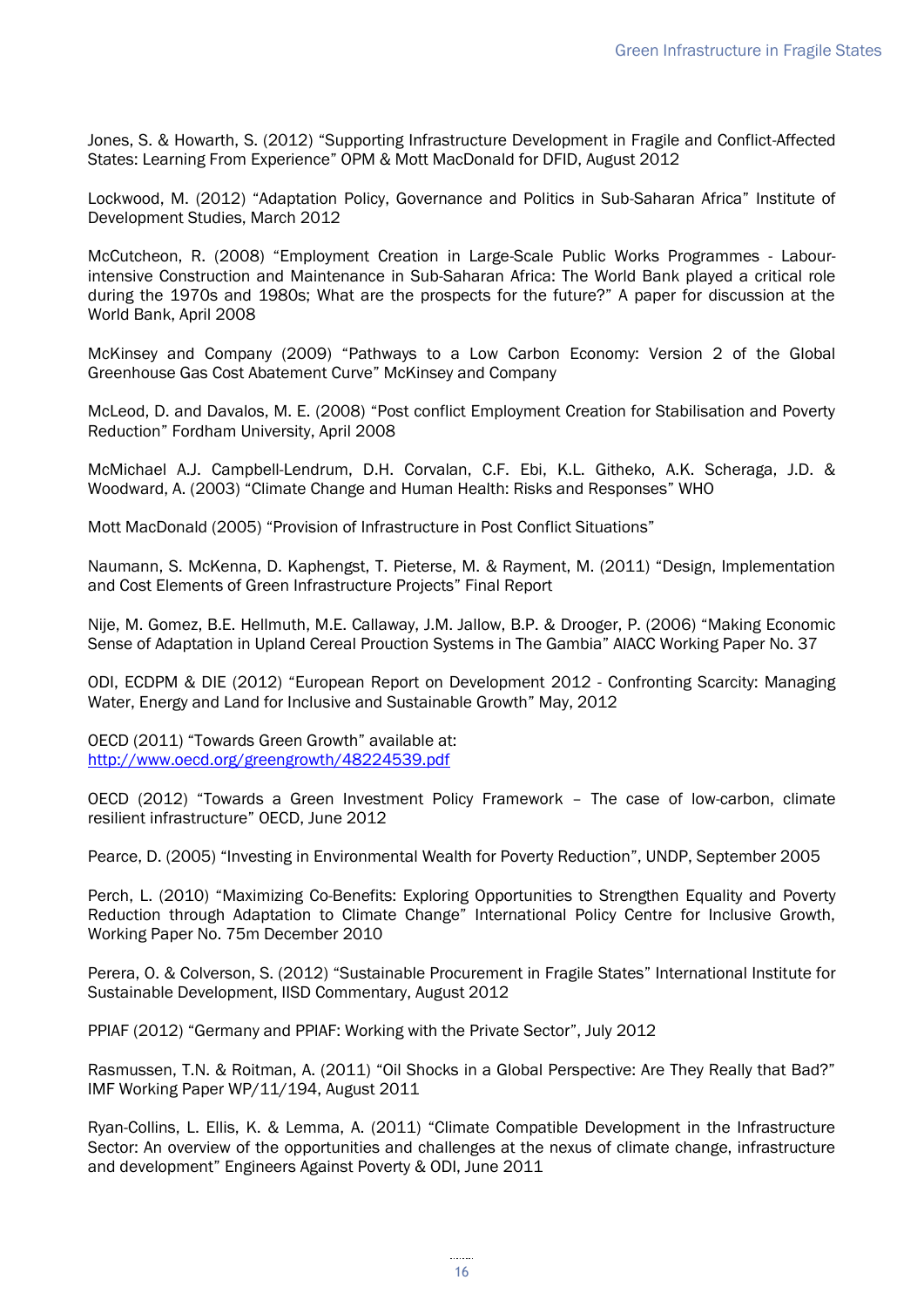Smith, D. & Vivekanada, K. "A Climate Conflict: The Links between Climate Change, Peace and War" International Alert, November 2007

Status Consulting (2009) "A Triple Bottom Line Assessment of Traditional and Green Infrastructure Options for Controlling CSO Events in Philadelphia's Watersheds: Final Report" August 2009

Te Velde, D.W. (2011) "Oil Prices, Poor Countries and Policy Responses" ODI Blog Posts, 16th March 2011 available at:

<http://www.odi.org.uk/opinion/details.asp?id=5673&title=oil-prices-poor-countries-policy-responses>

UNCTAD (2010) "Trade and Environment Review 2009/2010: Promoting poles of clean, sustainable growth in developing countries to enhance resilience to the inter-related economic, food and climate crises" New York, USA & Geneva, Switzerland

UNEP (2009) "Global Green New Deal" UNEP Policy Brief, March 2009

UNEP (2009a) "From Conflict to Peacebuilding: The Role of Natural Resources and the Environment" February 2009

UNEP (2011) "Green Economy Report" Available at: <http://hqweb.unep.org/greeneconomy/GreenEconomyReport/tabid/29846/Default.aspx>

UNEP (2012) "Green Economy: Briefing Paper on Finance"

Wiggins, S. Chant, L. McDonal, S. & Wright,J. (2012) "If Mozambique Reduces Net Emissions from farming, will the poor suffer?" ODI Project Briefing No. 72, February 2012

World Bank (2010) "The Costs of Adapting to Climate Change for Infrastructure"

World Bank (2010a) "Making Transport Climate Resilient: Country Report – Ghana" December, 2010

World Bank (2011) "CIF From the Ground Up: Investing in our green future" Climate Investment Fund Annual Report 2011

World Bank (2012) "Green Infrastructure Finance: Framework Report"

<span id="page-20-0"></span>World Bank (2012a) "Harmonised List of Fragile Situations FY13"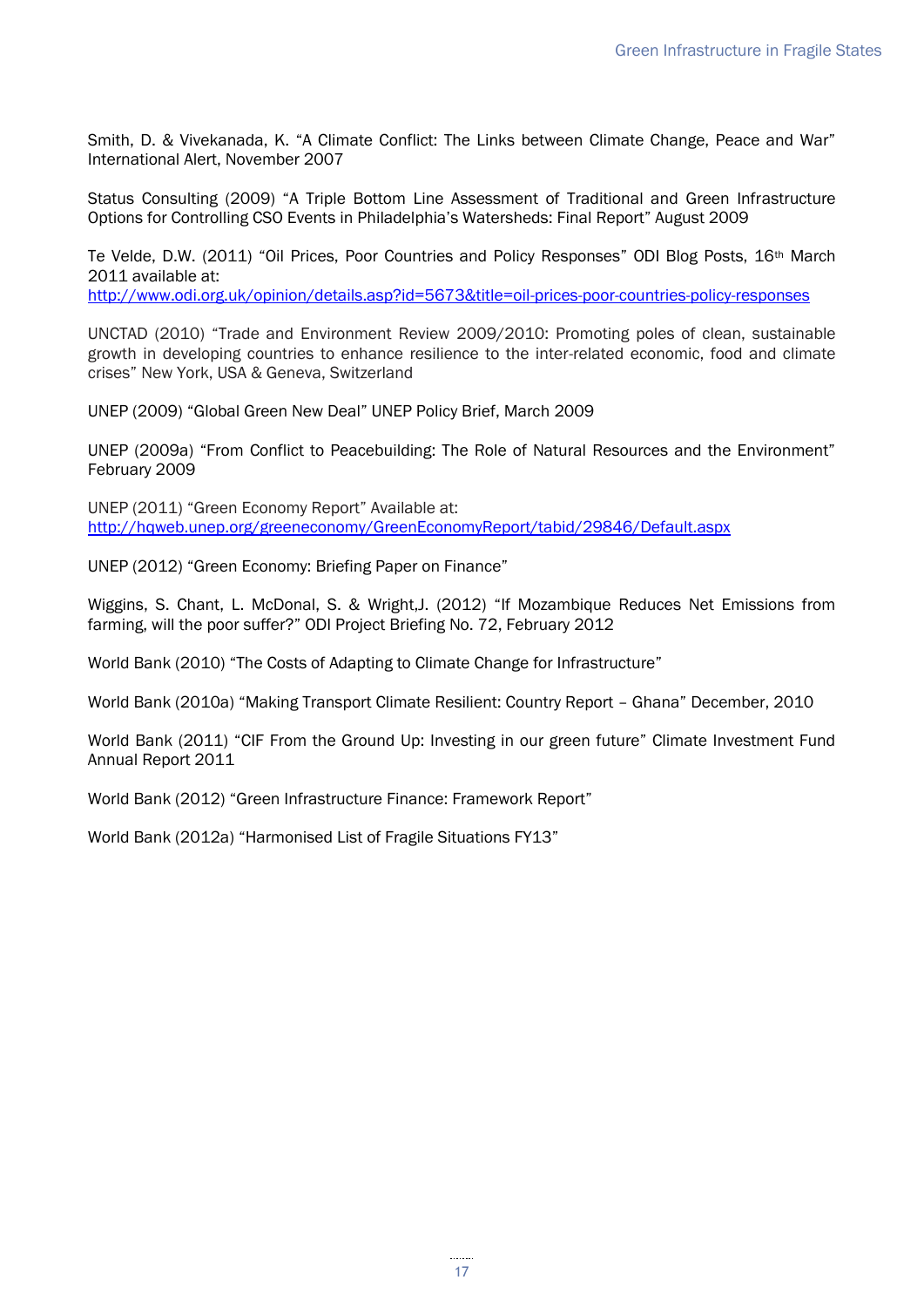# Annexes

Annex I: List of Fragile States (49 total) – Countries in Bold are also LDCs under UN classification (30).

| <b>World Bank Harmonised List of</b><br><b>Fragile Situations 2013</b> | Failed States Index (Top 35 -<br>additional countries) to WB<br>harmonised list |  |  |  |
|------------------------------------------------------------------------|---------------------------------------------------------------------------------|--|--|--|
| <b>Afghanistan</b>                                                     | <b>Bangladesh</b>                                                               |  |  |  |
| <b>Angola</b>                                                          | Cameroon                                                                        |  |  |  |
| <b>Burundi</b>                                                         | <b>Ethiopia</b>                                                                 |  |  |  |
| Bosnia & Herzegovina                                                   | Iran                                                                            |  |  |  |
| <b>Central African Republic</b>                                        | Kenya                                                                           |  |  |  |
| Chad                                                                   | Kyrgyzstan                                                                      |  |  |  |
| <b>Comoros</b>                                                         | <b>Malawi</b>                                                                   |  |  |  |
| <b>DRC</b>                                                             | <b>Niger</b>                                                                    |  |  |  |
| Congo, Rep                                                             | <b>Nigeria</b>                                                                  |  |  |  |
| Cote d'Ivoire                                                          | North Korea                                                                     |  |  |  |
| <b>Eritrea</b>                                                         | Pakistan                                                                        |  |  |  |
| <b>Guinea</b>                                                          | <b>Rwanda</b>                                                                   |  |  |  |
| Guinea-Bissau                                                          | Sri Lanka                                                                       |  |  |  |
| <b>Haiti</b>                                                           | <b>Tajikistan</b>                                                               |  |  |  |
| Iraq                                                                   | <b>Uganda</b>                                                                   |  |  |  |
| <b>Kiribati</b>                                                        |                                                                                 |  |  |  |
| Kosovo                                                                 |                                                                                 |  |  |  |
| Liberia                                                                |                                                                                 |  |  |  |
| Libya                                                                  |                                                                                 |  |  |  |
| <b>Marshall Islands</b>                                                |                                                                                 |  |  |  |
| <b>Micronesia</b>                                                      |                                                                                 |  |  |  |
| <b>Myanmar</b>                                                         |                                                                                 |  |  |  |
| <b>Nepal</b>                                                           |                                                                                 |  |  |  |
| <b>Sierra Leone</b>                                                    |                                                                                 |  |  |  |
| <b>Solomon Islands</b>                                                 |                                                                                 |  |  |  |
| <b>Somalia</b>                                                         |                                                                                 |  |  |  |
| <b>South Sudan</b>                                                     |                                                                                 |  |  |  |
| <b>Sudan</b>                                                           |                                                                                 |  |  |  |
| Syria                                                                  |                                                                                 |  |  |  |
| <b>Timor-Leste</b>                                                     |                                                                                 |  |  |  |
| <b>Togo</b>                                                            |                                                                                 |  |  |  |
| <b>Tuvalu</b>                                                          |                                                                                 |  |  |  |
| Yemen                                                                  |                                                                                 |  |  |  |
| Zimbabwe                                                               |                                                                                 |  |  |  |